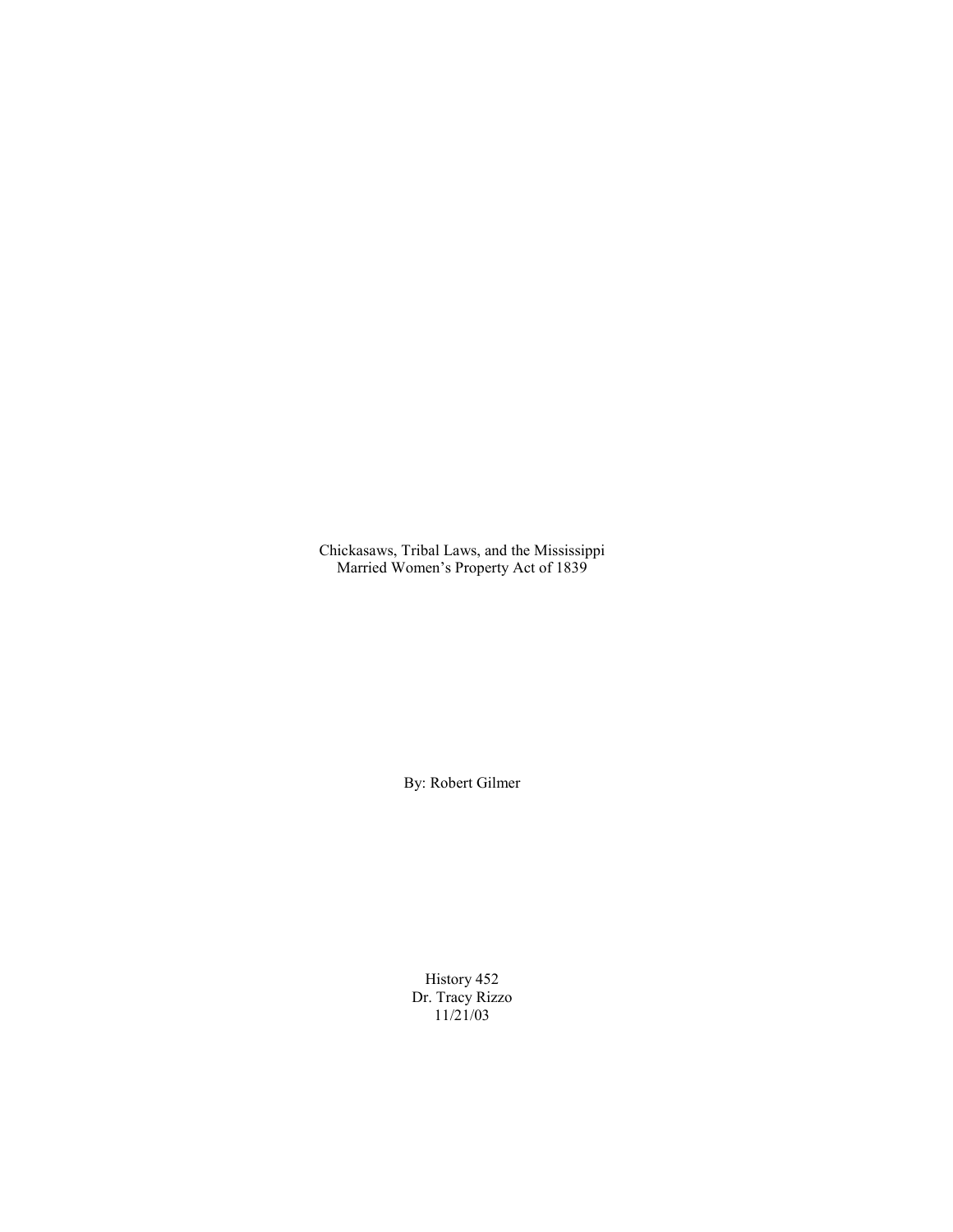# Dedication

I'd like to dedicate this thesis to my grandfather, James E. Gilmer Sr. He grew up in Toccopola, Mississippi, where many of the individuals in the *Fisher v. Allen* lawsuit lived during the 1830's. In 1933, when he was nine years old he helped a crew of local high school boys move Elizabeth Allen's remains from an old overgrown Chickasaw burial ground to what they considered a more suitable location for a woman who's life had such profound repercussions. As Megan Benson notes in the introduction to her essay "Fisher v. Allen: The Southern Origins of the Married Women's Property

Acts," removing the remains of a Native American from their tribe's burial ground would be considered inappropriate today. However, those who took part in the reburial had nothing but the noblest intentions of honoring this important figure in Chickasaw and United States history. He passed away on November 8, 2003, less than two weeks before this thesis was completed.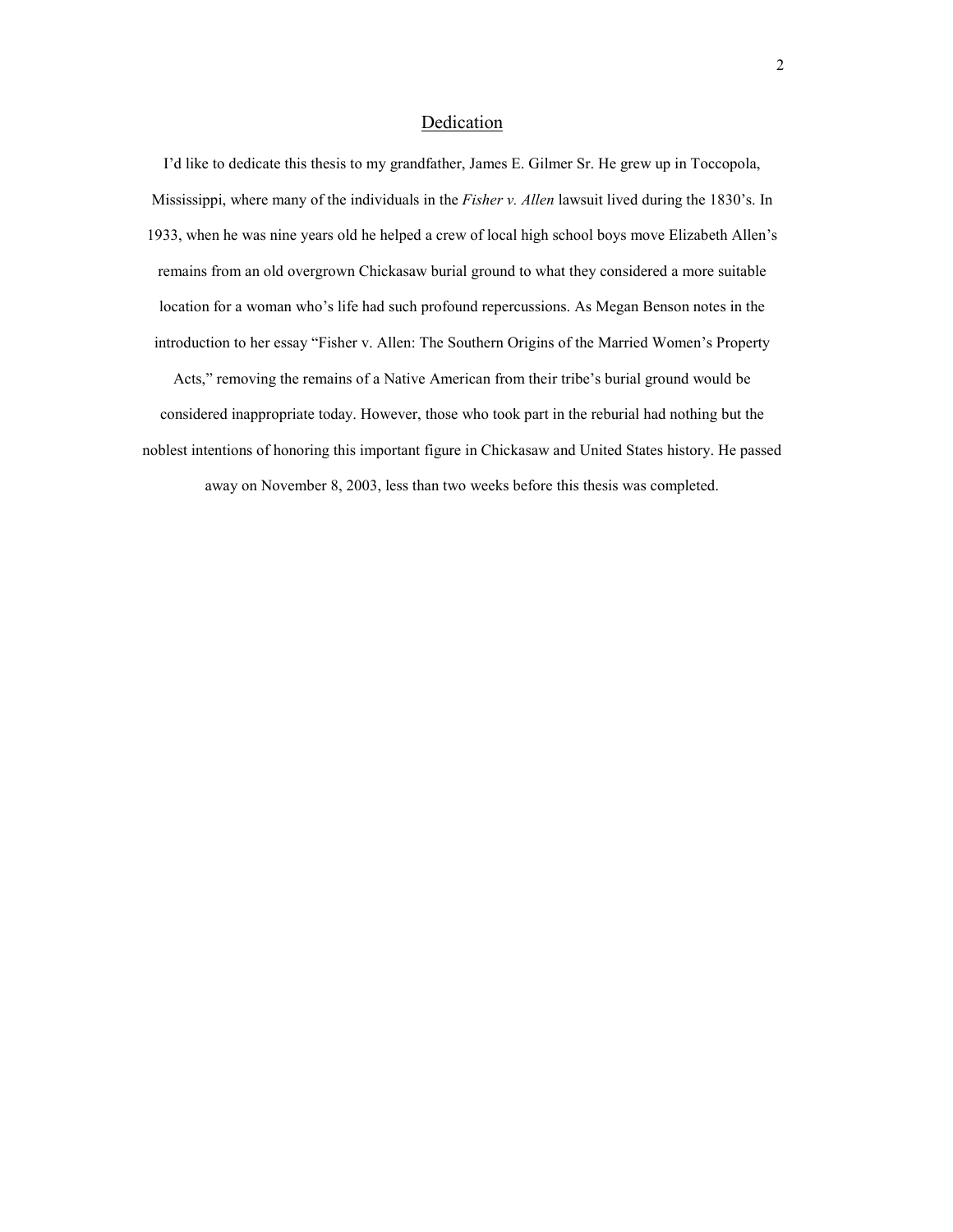What do a slave named Toney, death threats, Chickasaw tribal law, and husbands who do not pay their debts have to do with giving women the right to own property separately from their husbands? All of these diverse factors contributed to a Mississippi State Supreme Court case in 1837, which was followed two years later by the passage of the Mississippi Married Women's Property Act of 1839. The intent of this research is to demonstrate the connection between the *Fisher v. Allen* case and the passage of the Married Women's Property Act of 1839. Once that link has been established, the laws and customs of the Chickasaw People, which were the basis for the ruling in 1837, need to be given proper recognition as the model used by American lawmakers to enact the first legislation that protected married women's property from the debts of their husbands in a common law state.

 While scholars have acknowledged the significance of the 1839 act, the Chickasaw custom that it originated from has been largely ignored. James and Elizabeth Love Allen used this custom to provide a debt-shelter for their property, protecting it from James's outstanding debts. Members of the Mississippi legislature appear to have followed the Allen's example by adopting part of the Chickasaw marital customs to create debt-shelters for themselves. The 1839 Married Women's Property Act did protect a married woman's property from her husband's debt, but their husbands retained full legal control of their property.<sup>1</sup> By examining the origins of the *Fisher v. Allen* case, the 1839 act, and the context in which both occurred, a

<sup>&</sup>lt;sup>1</sup> Laws of Mississippi, 1839, Chapter 46, section 4, 73. Jackson, MS. Mississippi Department of Archives and History. Roll #2502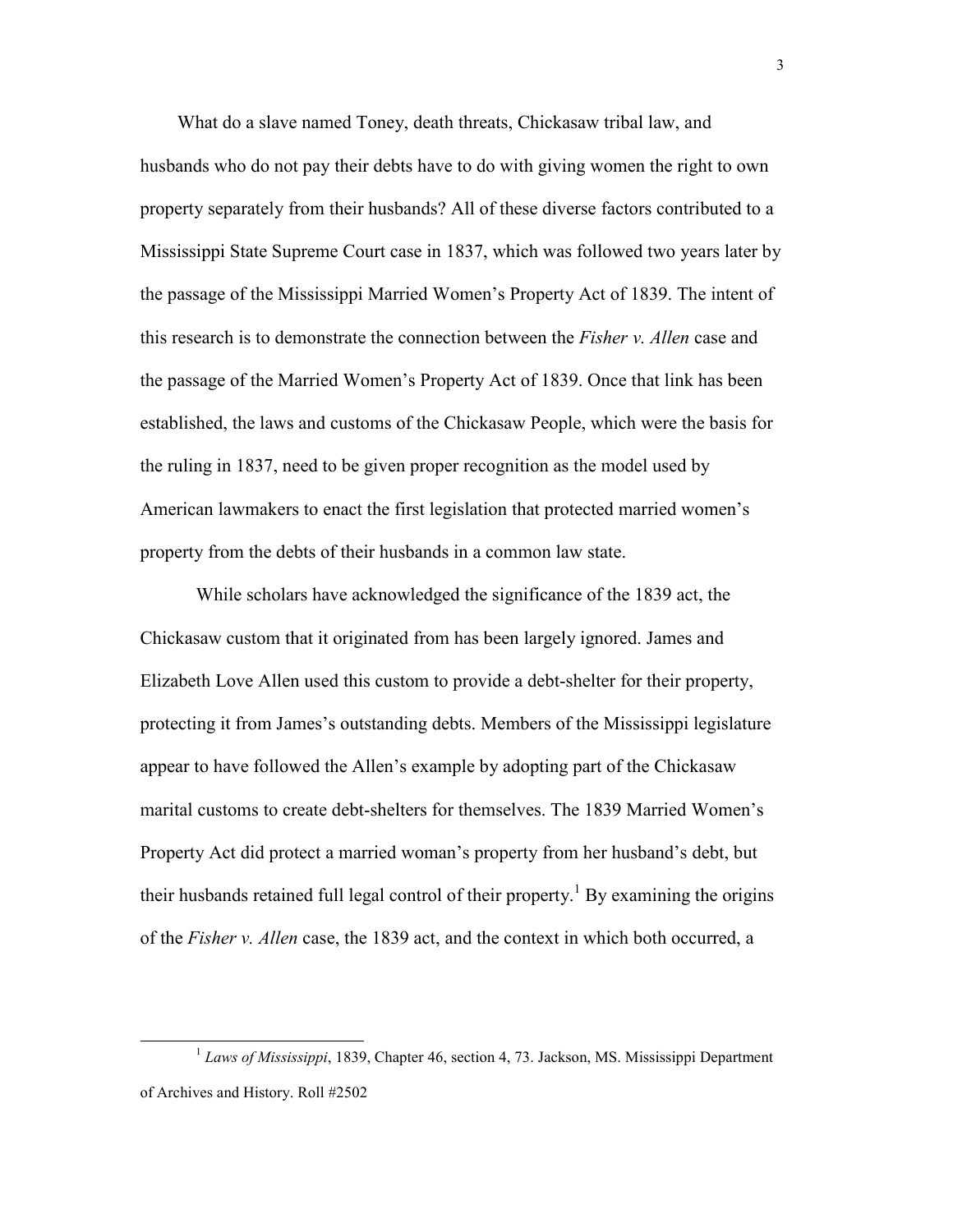story of exploitation, greed, and the unintentional expansion of women's property rights emerges.

Sometime before 1805, James Allen and Elizabeth Love Allen were married on Chickasaw lands under the customs of the Chickasaw tribe.<sup>2</sup> Elizabeth Love Allen was the daughter of Thomas Love, a British Loyalist who fled to the Chickasaw Nation after Britain's defeat in the American Revolutionary War. Thomas Love married Chickasaw tribal member Sally Colbert, thus gaining admission to the Chickasaw tribe (and its most powerful family) and a legal right to reside on Chickasaw lands. Love was one of many British Loyalists who opted to settle amongst the Chickasaws at the end of the war to avoid living under American law. Arrell Gibson describes James Gunn, one of the more "colorful" members of this group, who "allowed no idleness or celebration on his premises on the Fourth of July, and to his dying day he celebrated the birthday of King George III." $3$ 

Thomas and Sally left their daughter with land and several slaves, including one named Toney.<sup>4</sup> Elizabeth Allen deeded the slave named Toney to her daughter Susan on November 14,  $1829$ <sup>5</sup> Also in November of that year a man named Alexander Malcom filed a lawsuit against James Allen claiming that he owed

3 Arrell M. Gibson, *The Chickasaws*. (Norman, Oklahoma: University of Oklahoma Press, 1971), 140.

4 Armstrong, 6.

 $\overline{a}$ 

<sup>5</sup> *Deed of Gift* from Betsy Love to Sally Allen and Others, 14 NOV 1829. [Deed Book #2, Ponotoc Co., MS, pp. 196-7] http://www.flash.net/~kma/blove.htm (13 September 2003).

<sup>2</sup> Kerry M. Armstrong, "Was it James or John Allen?" *Chickasaw Historical Research Web site*, n. d., <<u>www.flash.net/~kma/allen.htm</u>>, (13 September 2003), 5.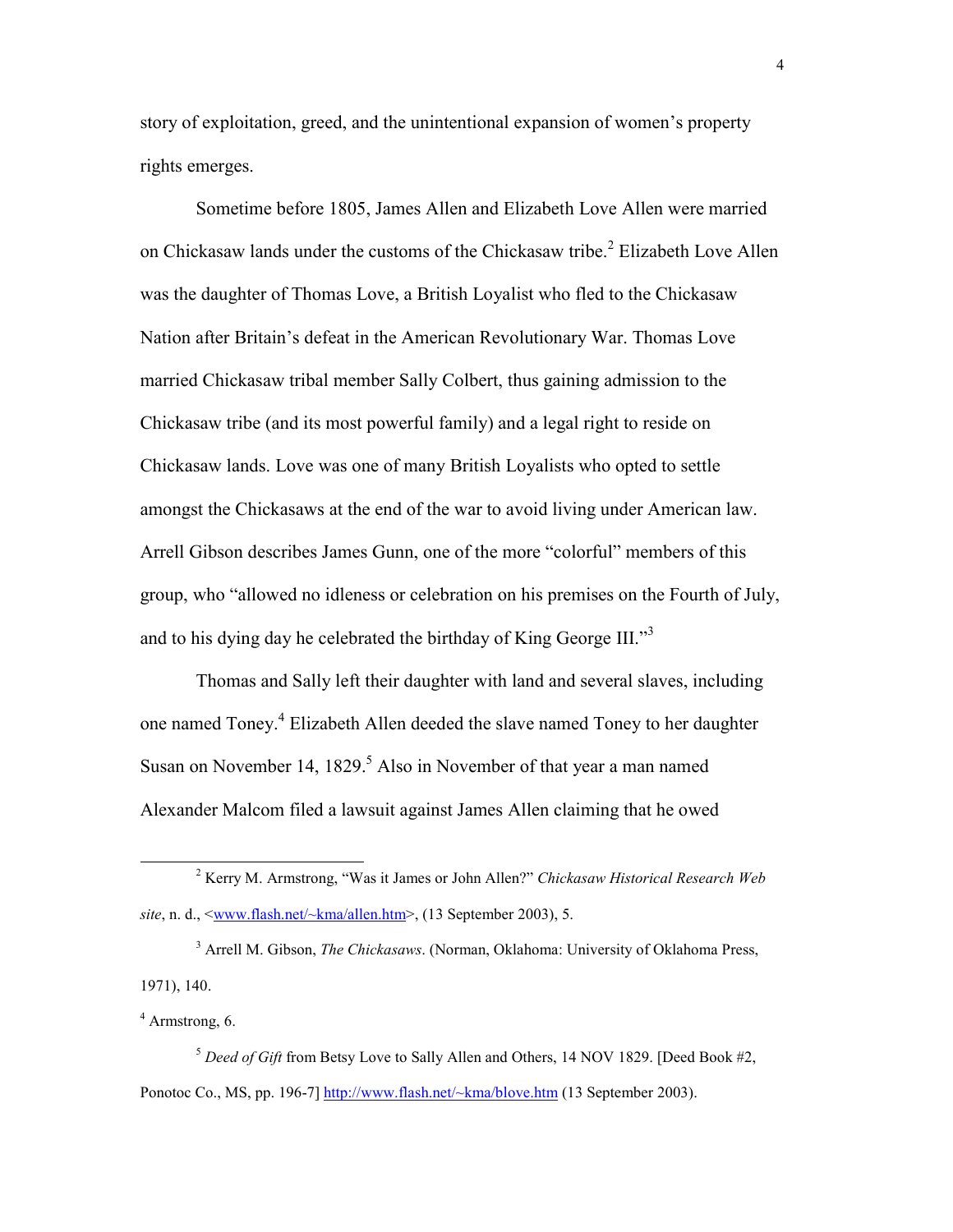Malcom five thousand pounds of North Carolina state currency for defaulting on a contract signed by the two in October 1784. Allen had agreed to give Malcom the deed to a tract of land in the Appalachian Mountains in Tennessee in exchange for the five thousand pounds of North Carolina currency, but apparently took the money and never gave Malcom the deed for the land.<sup>6</sup> Mississippi passed legislation in 1830 extending its jurisdiction over the Chickasaws<sup>7</sup>, until that time Malcom could not file charges against Allen because he resided within the jurisdiction of the Chickasaw Nation and was thus exempt from state  $law<sup>8</sup>$ .

In response to the lawsuit Allen hired a local attorney named John Fisher to defend him in the Malcom suit. Allen wrote a promissory note to Fisher in September of 1830 promising to pay Fisher two hundred dollars by November first of 1830 for his services. According to one historian, the *Deed of Gift* from Elizabeth Love Allen to her children may actually have been made around this time. Fisher, serving as Allen's attorney and Justice of the Peace, may have forged the date so that the gift took place before the extension of Mississippi law, thereby bypassing the issue of whether or not Elizabeth would have had the right execute the deed under Mississippi law. This would explain why the witnesses did not sign the deed until the  $2<sup>nd</sup>$  of November 1830, almost a year after it was reportedly made. In addition, Elizabeth's

http://www.flash.net/~kma/fisher.htm (13 September 2003).

<sup>&</sup>lt;sup>6</sup> Alexander Malcom v. Debt James Allen. April 1<sup>st</sup>, 1830.

<sup>7</sup> *Fisher v. Allen*, January term, 1837. 2 Howard, 612. Jackson, MS. Mississippi Department of Justice, Supreme Court Library.

<sup>&</sup>lt;sup>8</sup> American State Papers, Senate, 19<sup>th</sup> Congress, 2<sup>nd</sup> session Indian Affairs: Volume 2, page 723. http://memory.loc.gov/cgi-bin/ampage (15 September 2003).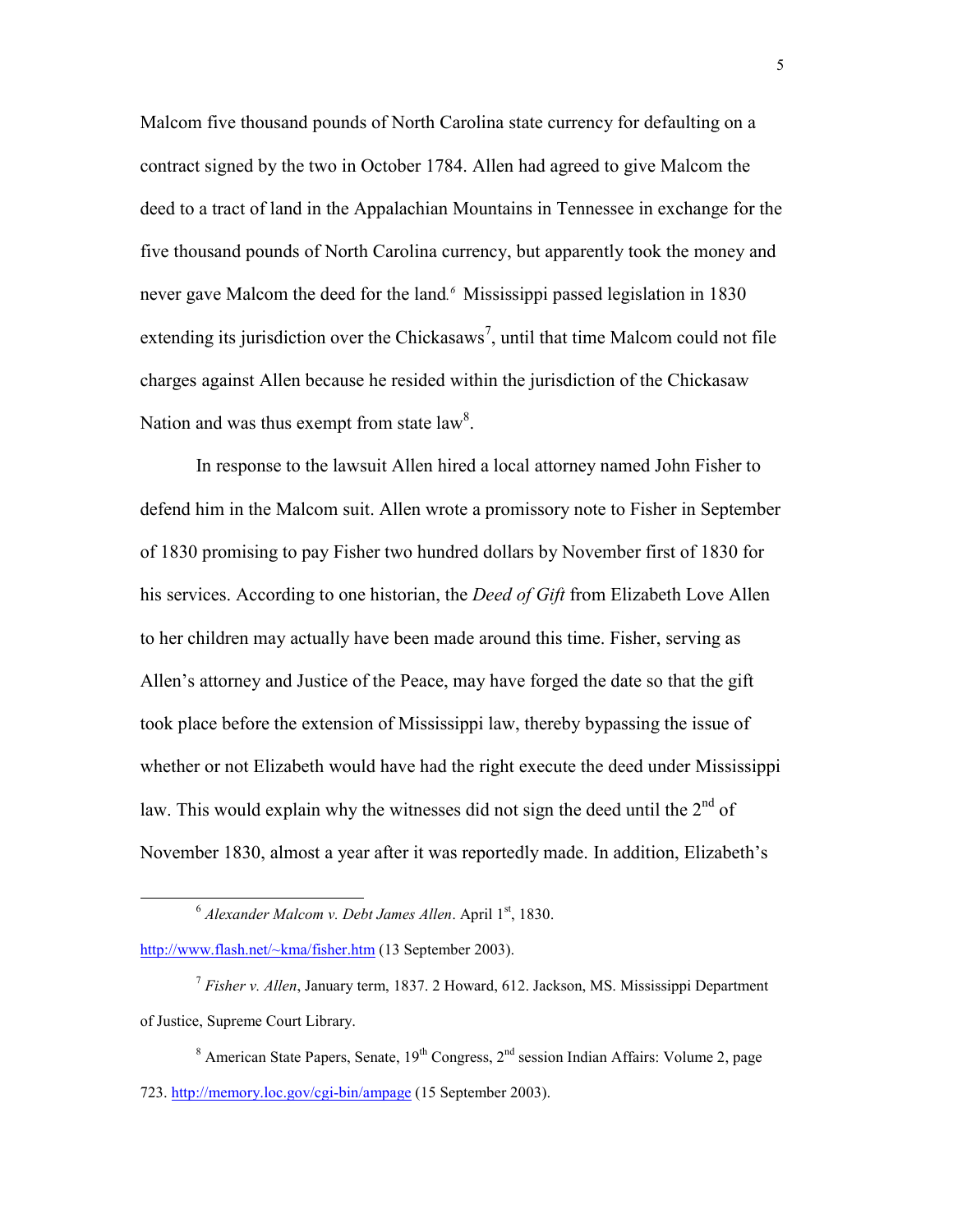maiden name Love was used, possibly to further shield her property from James's debts.<sup>9</sup> This fraudulent act later backfired on John Fisher when James Allen failed to pay him the two hundred dollars, leading him to file another lawsuit against his former client.<sup>10</sup> Fisher tried the suit himself, in which he claimed:

James Allen, …contriving and fraudulently intending craftly and subtly to deceive and defraud the plaintiff in this behalf hath not as yet paid to the said plaintiff the said sum of two hundred dollars (although often requested to do so but to pay the same or any part thereof he has hither wholly failed and refused and still fails and refuses so to do… and therefore he sues*.* 11 The court record shows that according to Fisher, Allen failed to pay either part or the whole of the sum, indicating that he may never have intended to pay for Fisher's services in the first place.

This created the first *Fisher v. Allen* trial that was set to begin on May 3<sup>rd</sup>, 1831. James Allen failed to appear in court that day and due to his absence, the judge ruled in favor of Fisher for \$208.08 and an additional charge of \$23.24 against Allen to cover the court costs.<sup>12</sup> Using the court's judgment against Allen, Fisher filed a *Writ of Execution* ordering the Sheriff of Monroe County to seize and sell any property belonging to James Allen to cover the judgment. The Sheriff, John Dexter, took the slave Toney to be sold at public auction to pay for Allen's debt to Fisher.<sup>13</sup> James's son George Allen filed suit against Fisher on behalf of his minor sister Susan

<sup>&</sup>lt;sup>9</sup> Armstrong, 5.

 $10$  Armstrong, 5.

<sup>&</sup>lt;sup>11</sup> *Fisher v. Allen*, Circuit court May term 1831, Monroe Co., MS, Court Journal [Journal is not marked.] http://www.flash.net/~kma/Fisher.htm. (13 September 2003).

<sup>&</sup>lt;sup>12</sup> John Fisher v. James Allen, Circuit court Tuesday 3<sup>rd</sup> May 1831, Monroe Co., MS, Court Journal [Journal is not marked.] http://www.flash.net/~kma/Fisher.htm. (13 September 2003).  $13$  Armstrong, 5-6.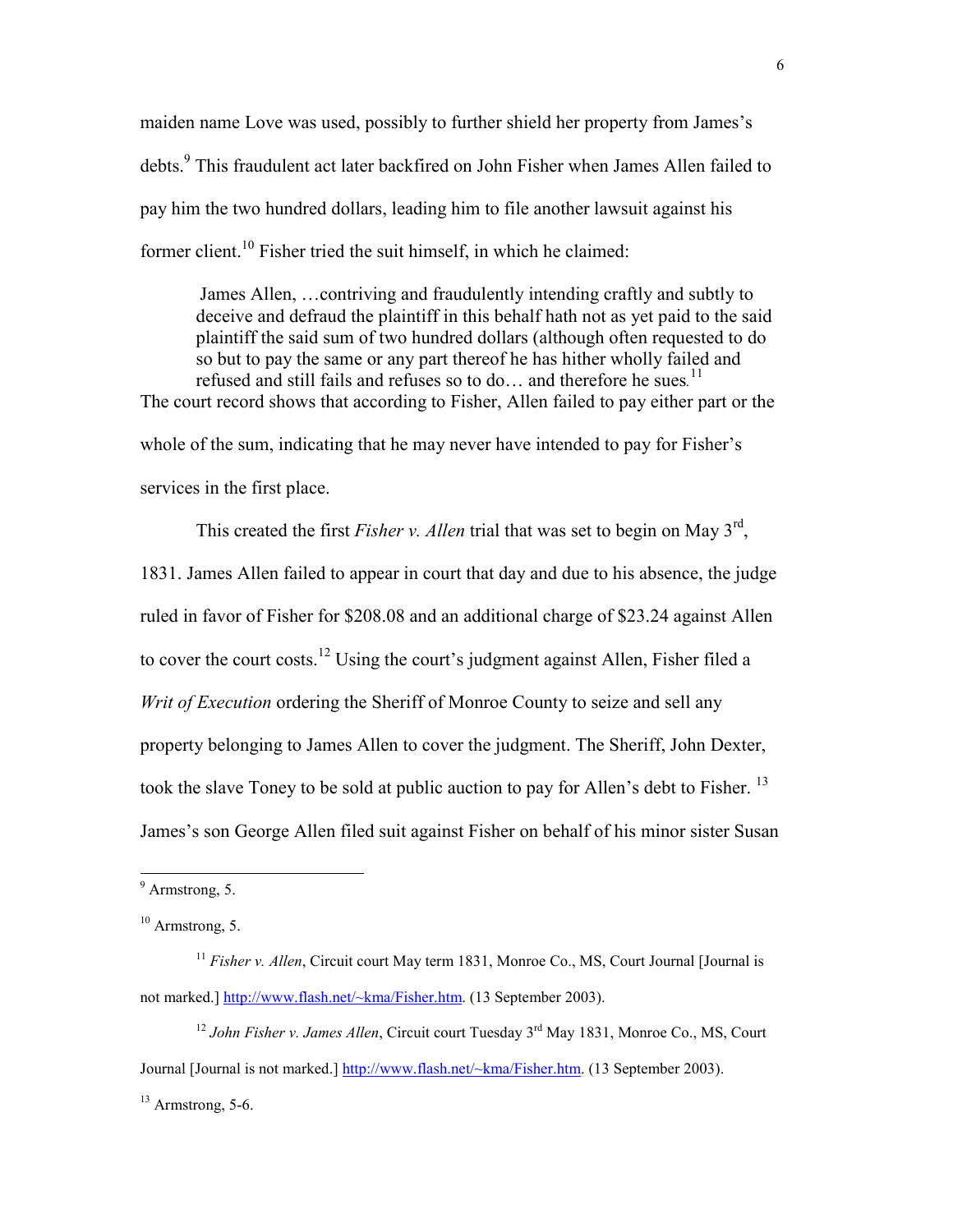Allen, claiming that the slave Toney was in fact her property and not that of her father.<sup>14</sup> On November  $10^{th}$ , 1831 George Allen and James Colbert (Susan's greatuncle) agreed to jointly post a six hundred and fifty-dollar bond in order to return the slave Toney to Susan Allen until a jury returned a verdict in the case. If the jury ruled in favor of Fisher, Allen and Colbert would be held liable for the bond if Toney were not returned to Fisher.<sup>15</sup>

 Under every state and national common law system during that time, the slave Toney would have been eligible to be used to repay the debts of Elizabeth Allen's husband. However, this situation was different than most in Mississippi or any other common law state at that time because the Allens were married under Chickasaw law, which protected a wife's property from the debts incurred by her husband. The case first went to the Monroe County Court, whose jurisdiction was extended over the Chickasaw territory in 1830, which ruled in favor of Susan Allen, stating:

This day came the jury in this cause who upon their oaths doth say they find for the defendant. It is therefore considered by the court that the defendant go hence and recover of the plaintiff the cost in this cause expended and it is further ordered by the court that the defendant be permitted to charge the attendance of Benjm. Love only in the taxation of the cost in this cause as his witness... $^{16}$ 

The fact that the courts ordered Fisher to pay for the costs involved in having Benjamin Love present as a witness indicates he testified as to the Chickasaw laws

[unmarked court journal, pp. 106-08.] http://www.flash.net/~kma/Fisher.htm. (13 September 2003).

<sup>16</sup> Ibid., 106.

<sup>14</sup> *John Fisher v. Inter Susan Allen*, June 25, 1831, Monroe Co., MS, [unmarked court journal,

pp. 106-08.] http://www.flash.net/~kma/Fisher.htm. (13 September 2003).

<sup>15</sup> *John Fisher v. Inter Susan Allen*, Circuit Court towit November Term 1831, Monroe Co., MS,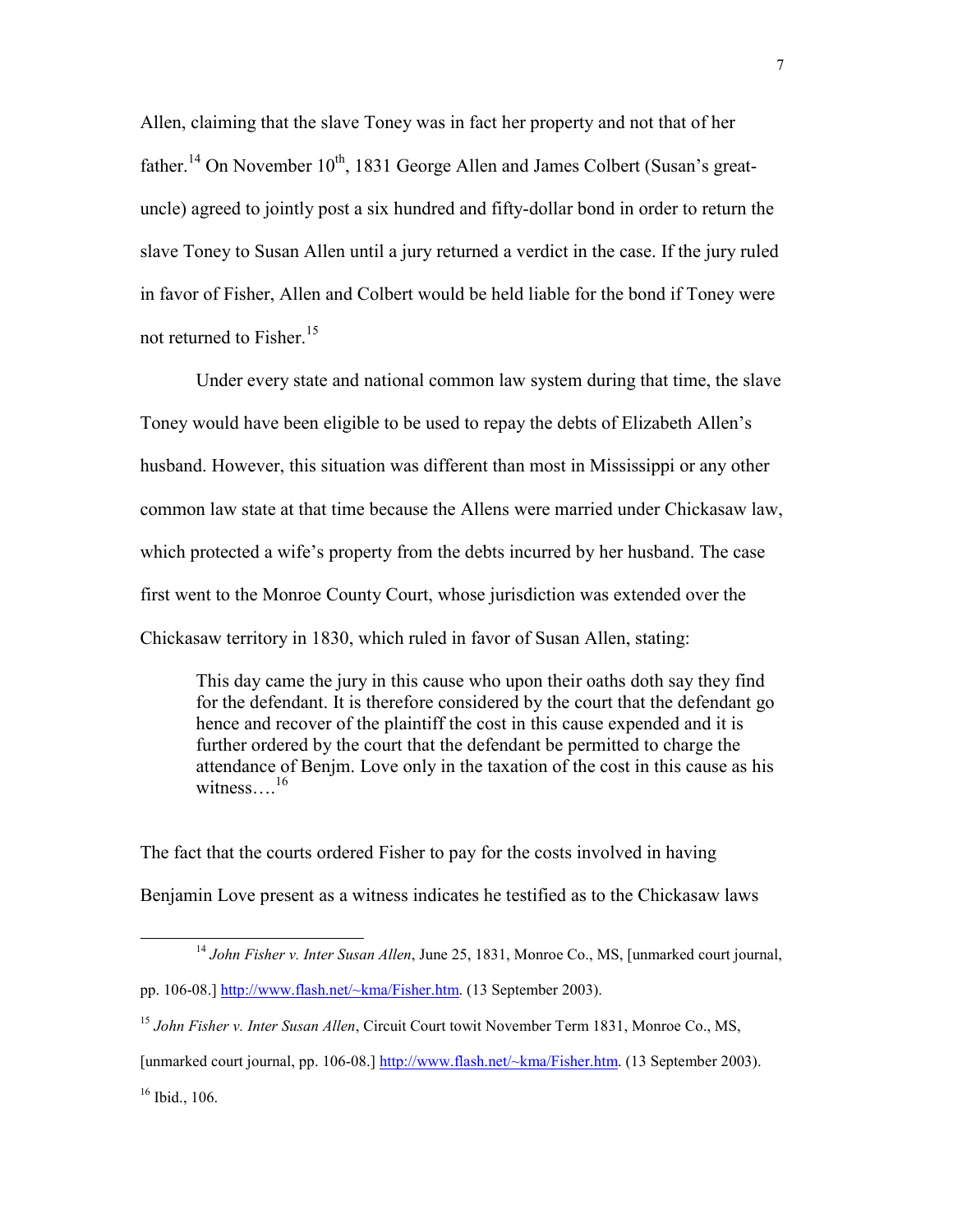regarding the property rights of married women.<sup>17</sup> Love, who was likely a close relative of Elizabeth Love Allen, served as an interpreter for the Chickasaws and as a delegate for the Chickasaws during the 1834 Treaty negotiations.<sup>18</sup> His role as an intermediary between Chickasaw and Euro-American culture makes him a logical choice to serve as a witness of Chickasaw customs.

Fisher later appealed to the Mississippi Supreme Court, where Justices William L. Sharkey and P. Cotesworth Smith handed down separate decisions in January of 1837 ruling in favor of Susan Allen. The court records indicate that two main questions were brought before the court: "1. Whether, under the laws of this state, Allen, by his marriage with Betsy Love, acquired such an interest in her property, as to subject it to the claims of his creditors. 2. Whether the gift to Susan Allen was void, as to persons having claims against Allen."<sup>19</sup> Fisher "contended that the jurisdiction of the state attached to every individual within its limits, and that consequently, the marriage contract, whether between Indians or its white inhabitants,

 $\overline{a}$ 

<sup>18</sup> *United States Treaty with the Chickasaws-1834*. www.flash.net/~kma/t12.htm (3 November 03). The 1834 treaty was sought by the Chickasaws to alter the terms of the treaty of 1832. The 1832 treaty marked the Chickasaws' agreement to move to part of the Choctaw reservation in what is now Oklahoma. The Treaty also detailed how the Chickasaw lands would be allotted and sold at auction. This was what the 1834 treaty sought to amend; granting allotments to orphans and others that were previously not included in the allotment plans. The 1834 treaty also provided coverture for Chickasaw women during the removal process to protect them from deceitful land speculators, which was overturned by the *Fisher v. Allen* ruling.

<sup>19</sup> *Fisher v. Allen*, January term, 1837. 2 Howard, 612. 1837.

 $17$  Armstrong, n. 31, 8-9.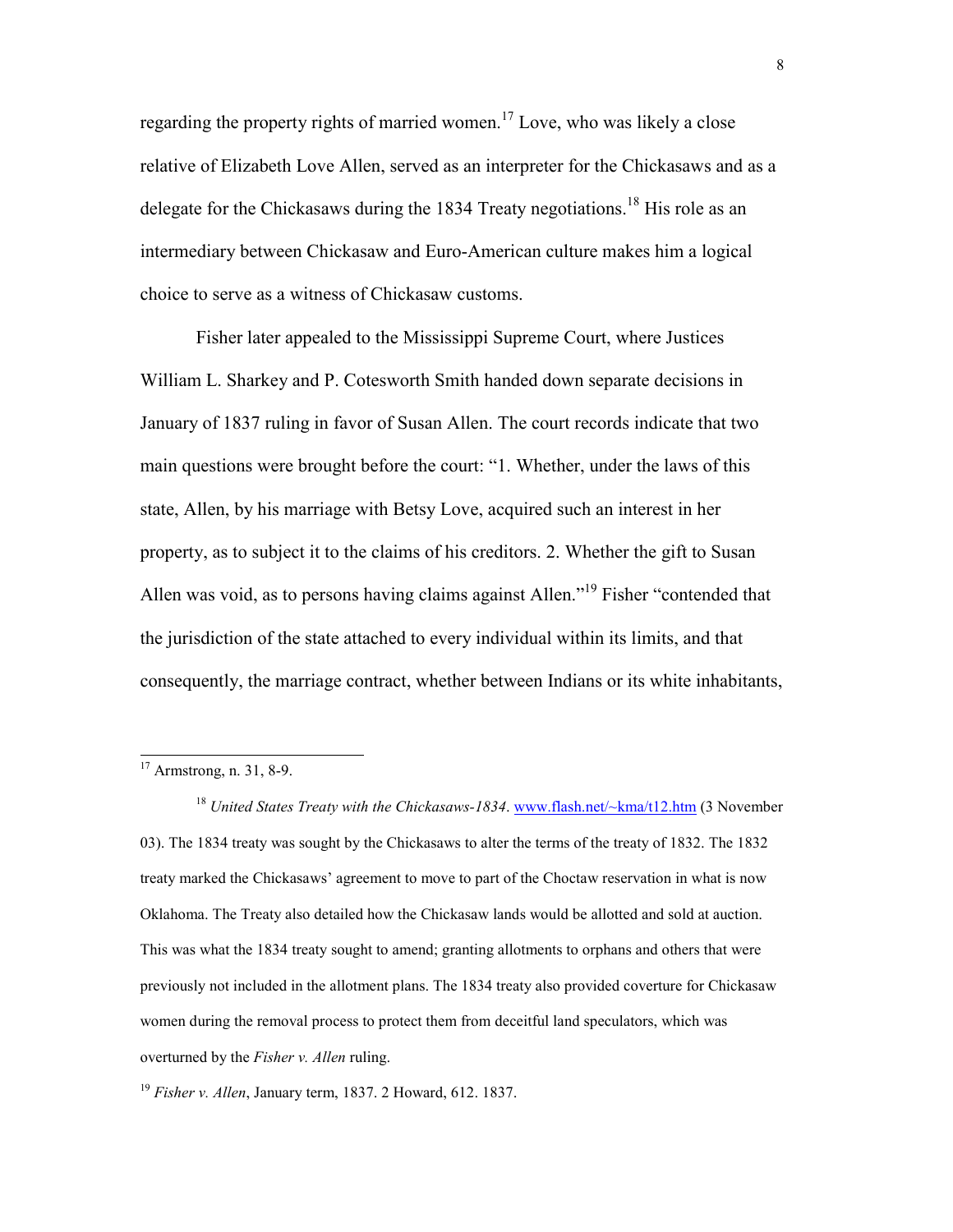would be controlled by its laws. And that jurisdiction commenced in 1799, immediately upon the organi[z]ation of the territorial government."<sup>20</sup>

Judge Smith stated in a separate opinion that James Allen acquired no right to Betsy Allen's property because "It does not appear that the marriage between Allen and Betsy Love took place under the territorial government; it is therefore unnecessary to inquire whether congress was vested with the power to subject the individuals composing the Chickasaw nation…" to the laws of the state of Mississippi. $2^1$  Smith goes on to say that once Mississippi was inducted into the Union and granted the sovereign power of a state, it had a right to enforce its obedience on all persons within its borders, but did not do so in regards to the Chickasaws and Choctaws until it absorbed their territories in 1830. At that time Mississippi agreed to abide by "all marriages and matrimonial connections entered into by virtue of any custom or usage of the said Indians, and by them deemed valid and obligatory as if the same had been solemni[z]ed according to the laws of the state.<sup> $22$ </sup> Smith stated that by following Fisher's argument, the case would violate the constitutional rights of Elizabeth Allen, saying that:

"…to give it such an interpretation as would confer upon him ownership, would work a divestiture of her rights. It was the intention of the legislature to extend to these persons the full protection of the law; they were made members of the civil community. It was not the intention of the legislature, nor could they, if they had so intended, violate the sanctity of private property;"

 $\overline{a}$ 

2 Howard 613-4.

 $20$  Ibid., 613.

 $21$  Ibid., 613.

<sup>22</sup> *Mississippi Law Code*, Acts of January Session, 1830, page 6, section 4, as quoted in *Fisher v. Allen*,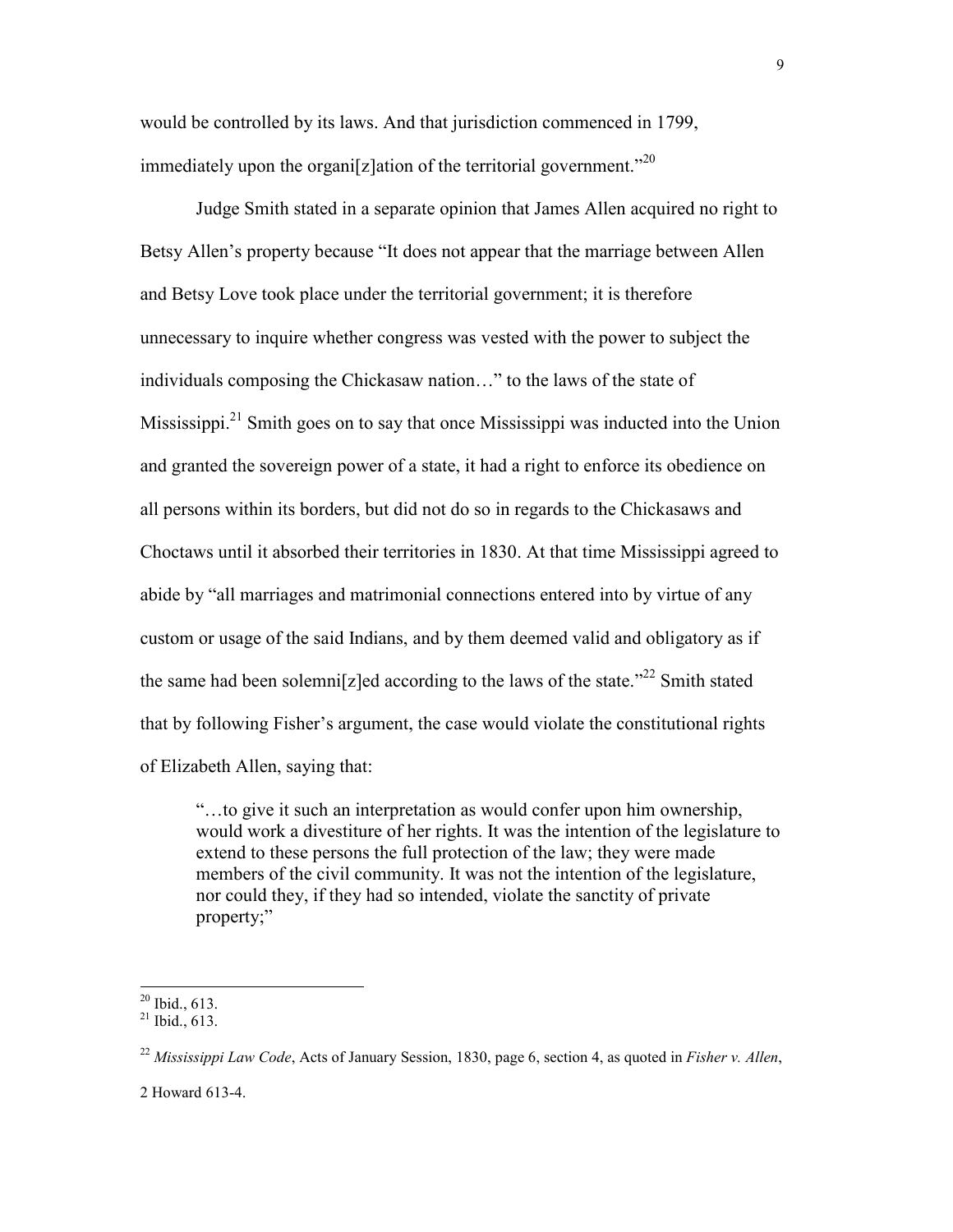Because of this, he ruled that the second question was irrelevant and thus found in favor of Susan Allen, upholding the lower court's verdict. $^{23}$ 

Two years after the Mississippi Supreme Court handed down its decision in the *Fisher v. Allen* case, an act providing for the protection of married women's property was introduced into the state legislature. State Senator Thomas B.J. Hadley submitted the bill entitled "An Act for the Protection and Preservation of the Rights and Property of Married Women" in 1839. While a handful of historians have written about the *Fisher v. Allen* trial and its connection to the passage of the 1839 Married Women's Property Act, many questions remain to be answered.

Megan Benson, while a Ph.D. candidate at the University of Oklahoma, discussed both the *Fisher v. Allen* trial and the passage of the 1839 act, crediting the case with giving the common law precedent needed to pass the bill that otherwise would have been "too innovative."<sup>24</sup> Benson focused primarily on the motives behind justices Smith and Sharkey's ruling in favor of the Allen's. Benson states that Chickasaw women needed to have control of their separate property in order for the sales of Chickasaw lands and the Chickasaw removal, to occur quickly and easily. Chickasaw matrilineal customs dictated that women were the primary landholders within the Chickasaw Nation, and because of this tradition, Mississipians needed them to be able to consent to sell their lands on their own, without first receiving permission from a male relative or tribal leader.<sup>25</sup> The *Fisher v. Allen* decision, by

 $^{23}$  Ibid., 614.

<sup>&</sup>lt;sup>24</sup> Megan Benson "Fisher v. Allen: The Southern Origins of the Married Women's Property Acts." *Journal of Southern Legal History*. (1997-98) 112.

 $^{25}$  Ibid., 105-6.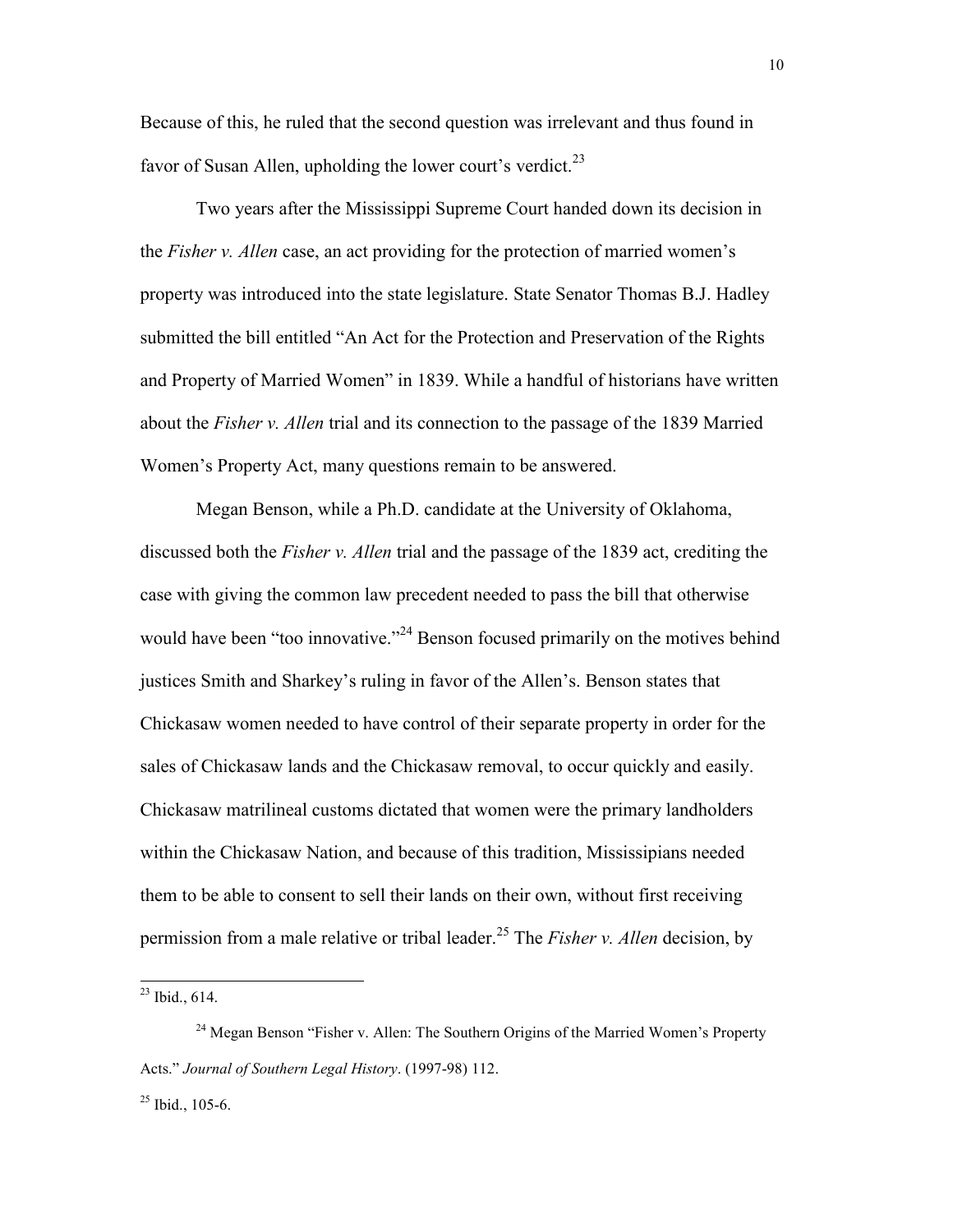upholding Elizabeth Allen's right to donate the slave Toney to her daughter without first obtaining the permission of her husband, gave Chickasaw women the right to sell their lands without the protection of coverture.

 Kerry M. Armstrong is a Chickasaw and historian who has published at least three volumes of Chickasaw historical documents in addition to operating the Chickasaw Historical Research Web Site. He cleared up much of the confusion surrounding the origins of the *Fisher v. Allen* case in the essay "Was it James or John Allen?" Armstrong convincingly argued that the financially troubled husband of Elizabeth Allen was in fact James Allen and not John Allen, another white man who lived among the Chickasaws during that time. He traced the growth of this misunderstanding from early court records to books on Mississippi and Chickasaw history to a historical marker in Mississippi which all inaccurately claim that John Allen was the husband of Elizabeth "Betsy" Allen. Armstrong shows how easy it was for early historians to confuse "John Allen who marries a daughter of General William Colbert named Margaret, hence Margaret Allen, with James Allen who marries a sister of William Colbert who has a daughter named Margaret Allen. Both men are from North Carolina, and both men apparently settled among the Chickasaws within a few years of each other.<sup>326</sup> While Armstrong's work clarified a number of issues in the *Fisher v. Allen* case that were missed by earlier historians, he did not address the Married Women's Property Act of 1839.

 While a graduate student at the University of Southern Mississippi Sandra Moncrief argued that the passage of this act was largely due to the work of Senator

 $26$  Armstrong, 3.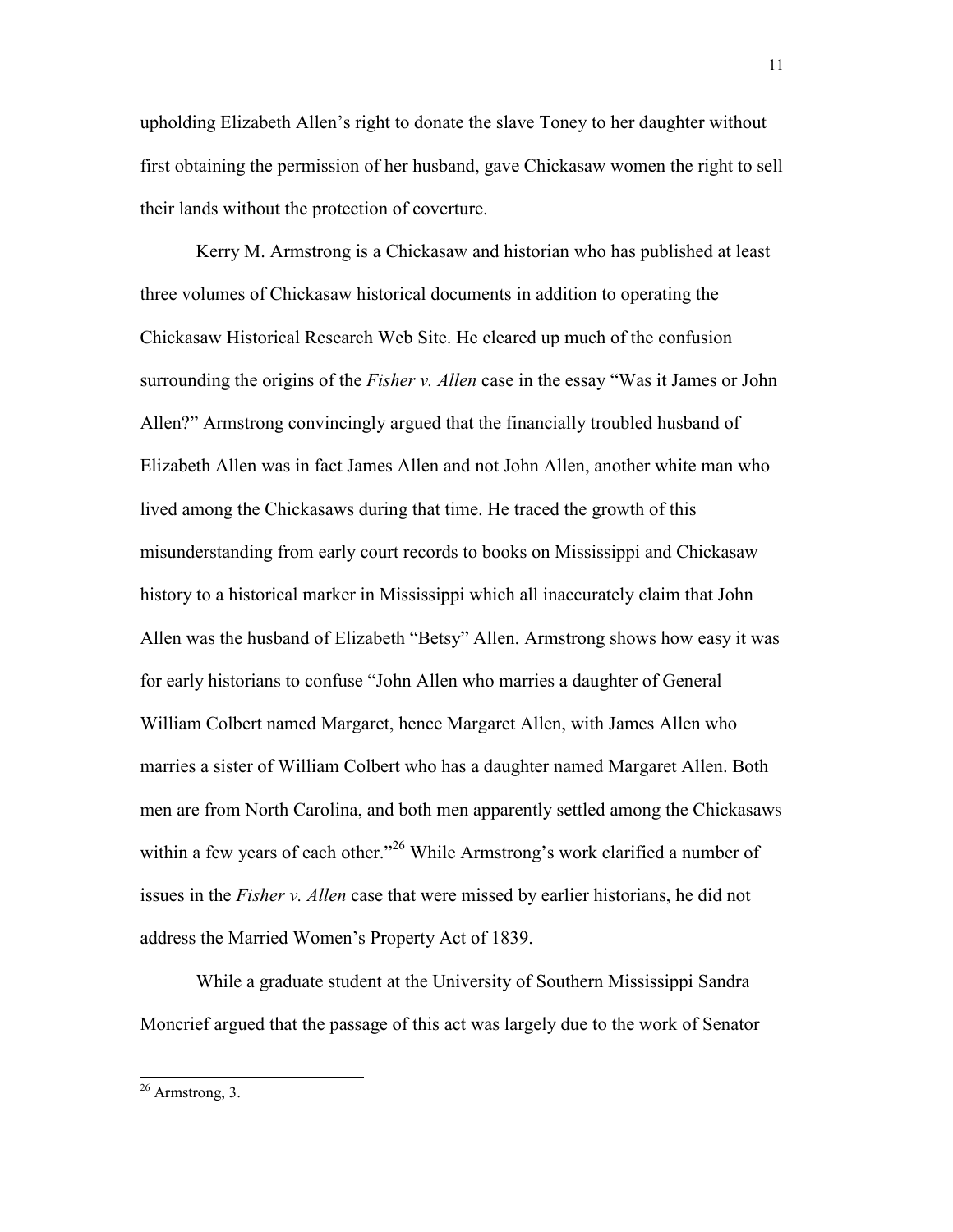Hadley's wife, Piety Smith Hadley, who ran a boarding house in the fast growing capitol of Jackson, Mississippi. There was a shortage of housing in the city, so many influential politicians stayed at the boarding house when the legislature was in session. Piety used her position to encourage these politicians to vote the way she wanted them to on certain issues by serving them "short rations and traditional hash" and giving them "no comfort until they came around to her way of thinking" if they refused to vote the way she wanted them to.<sup>27</sup>

 Moncrief further argued that Piety had two possible motives for encouraging the passage of this act. In June of 1831 Piety and Thomas Hadley were married and her father added to his will, leaving two slaves and some land to his daughter under the protection of her brothers. Moncrief suggests that Thomas Hadley was under financial strain during the time surrounding the 1839 act and had possibly been involved in some "dubious dealings" along with his brother-in-law, former Mississippi Governor Hiram G. Runnels, contributing to his financial concerns. Moncrief believes that the Hadleys may have encouraged the passage of the bill in order to protect Piety's inheritance from her husband's creditors.<sup>28</sup> Another theory put forth by Moncrief is that the Hadleys may have wanted to take control of Piety's inheritance away from her brothers so they could sell it and use the money to move to Texas, something that they, along with the Runnels family, did sometime in 1840 or 1841.<sup>29</sup>

<sup>29</sup> Ibid., 123.

<sup>27</sup> Sandra Moncrief, "The Mississippi Married Women's Property Act of 1839." *Journal of Mississippi History* 47. no. 2(1985): 115.

 $28$  Ibid., 116-9.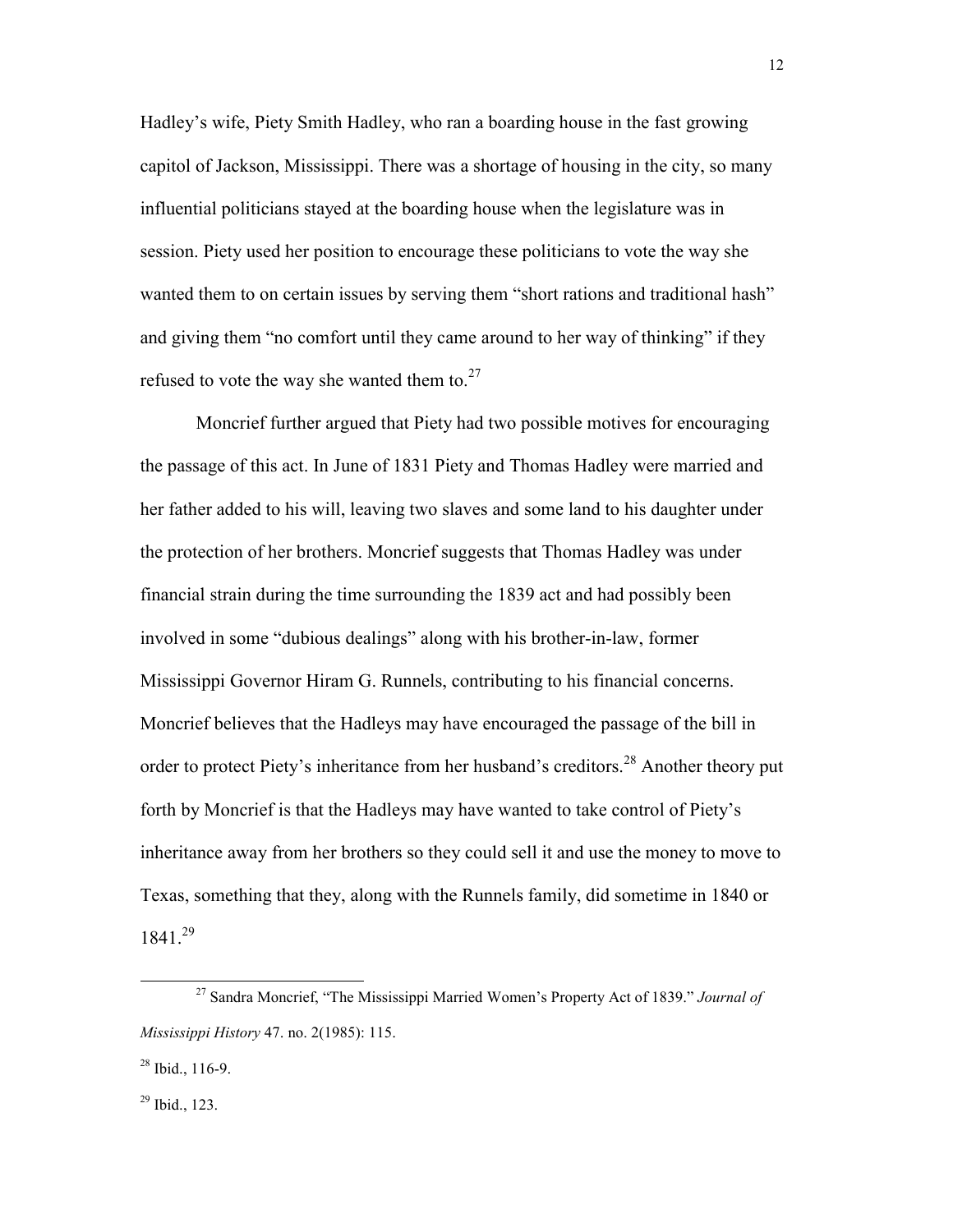Sandra Moncrief credits the 1839 act with influencing the passage of similar acts over the next few decades. Maine and Michigan were the next two states to pass married women's property laws in 1845. She believes that the similarities between the wording of the Mississippi act and the Maine act suggest that Maine legislators may have actually copied the act from newspapers that began circulating the law in 1840. She describes the laws as being "strikingly similar in content, except for the slavery clauses."<sup>30</sup> Moncrief also notes the irony that "in shielding themselves" economically, Mississippi men were advancing women's rights," something that appeared to be the case in many of the other married women's property acts that were enacted over the next few decades.<sup>31</sup> While Moncrief discussed both the *Fisher v*. *Allen* trial and the Married Women's Property act, she does not offer or imply any connection between them.

 Legal scholar Judith T. Younger examines the development of marital laws in her essay "Marital Regimes: A Story of Compromise and Demoralization, Together with Criticism and Suggestions for Reform." Younger examines the facts surrounding the *Fisher v. Allen* case and wrote that "Two years later, the Mississippi legislature extended *Fisher v. Allen* to include all Mississippi wives by enacting a Married Women's Property Act."<sup>32</sup> While Younger credits *Fisher v. Allen* for being the basis of the 1839 act, she did not demonstrate the connection between the two.

 $\overline{a}$ 

<sup>32</sup> Judith T. Younger, "Marital Regimes: A Story of Compromise and Demoralization, Together with Criticism and Suggestions for Reform." *Cornell Law Review* 67. no. 1(1981): 61.

 $30$  Ibid., 125.

 $31$  Ibid., 125.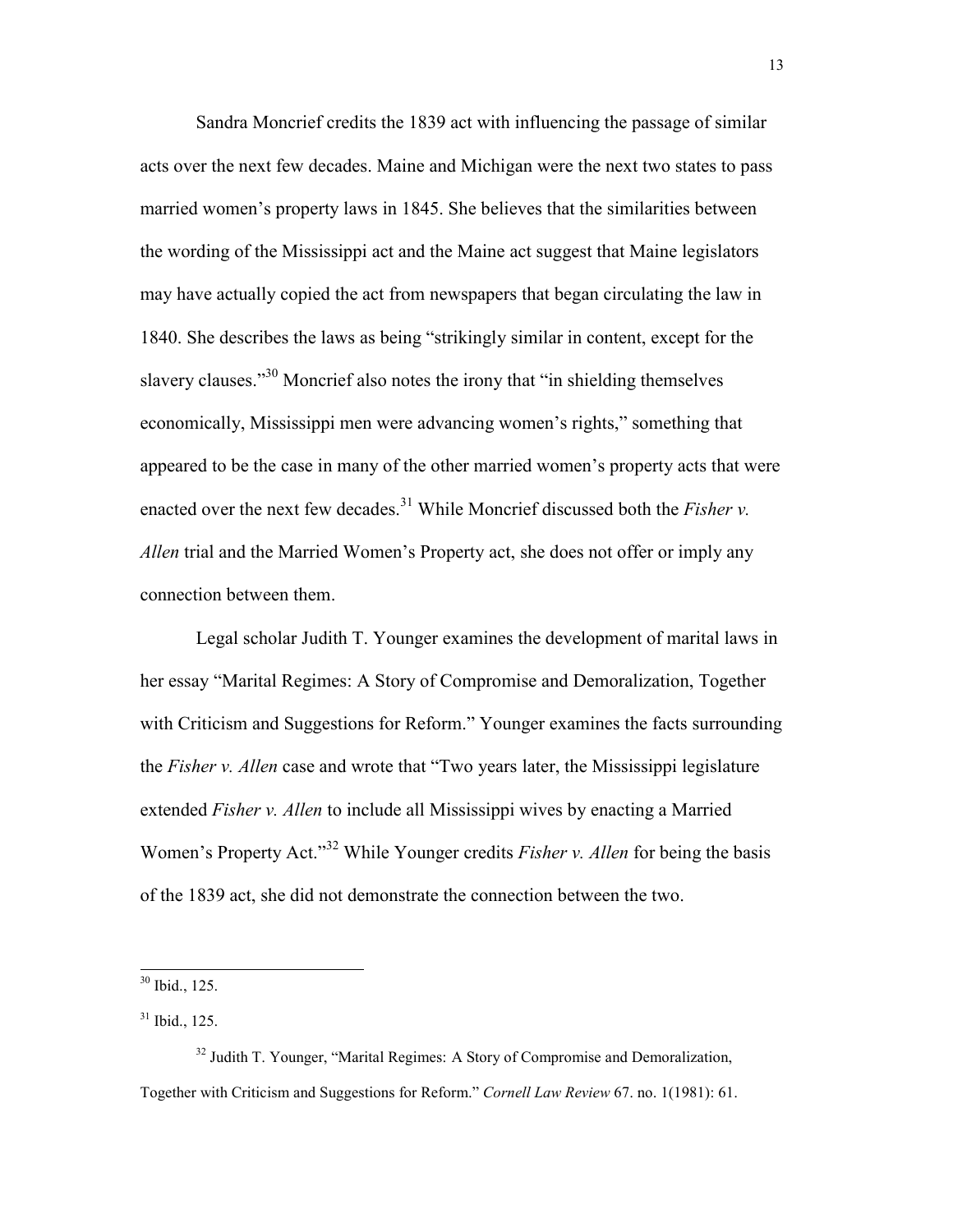In order to demonstrate how the *Fisher v. Allen* case influenced the passage of the 1839 Married Women's Property Act, a number of issues will need to be discussed. The influence and connections of the Allen and Colbert families need to be established. Next, the relationship between the Hadley's and the Colberts demonstrates that the Hadleys had personal reasons to be interested in the *Fisher v. Allen* suit. Then, James and George Allen's actions surrounding the treaty negotiations between the Chickasaw and the United States during the late 1820's suggest a ruthless effort to evade American legal jurisdiction by exploiting their membership in the Chickasaw Nation. The legislative records surrounding the passage of the 1839 suggest that the Mississippi legislature may have followed Allen's example of exploiting Chickasaw tribal law. By extending part of that law to all Mississippi women they created a shelter to protect property from debt collectors.

The influence and character of the Allen family, and perhaps more importantly, their relationship to the Colbert family, offer insight into James Allen's repeated failure to pay his debts and the influence the *Fisher v. Allen* lawsuit may have had on Mississippi lawmakers. The Colbert family's influence over the Chickasaw Nation began at the turn of the nineteenth century. According to Arrell Gibson, the Colberts had effectively taken over control of the Chickasaw government by 1800. During the 1801 negotiations between the Chickasaws and the federal government, the Chickasaw council granted George Colbert authority to speak on their behalf.<sup>33</sup> The Colbert family continued to use its position as cultural

<sup>&</sup>lt;sup>33</sup> Gibson, 99.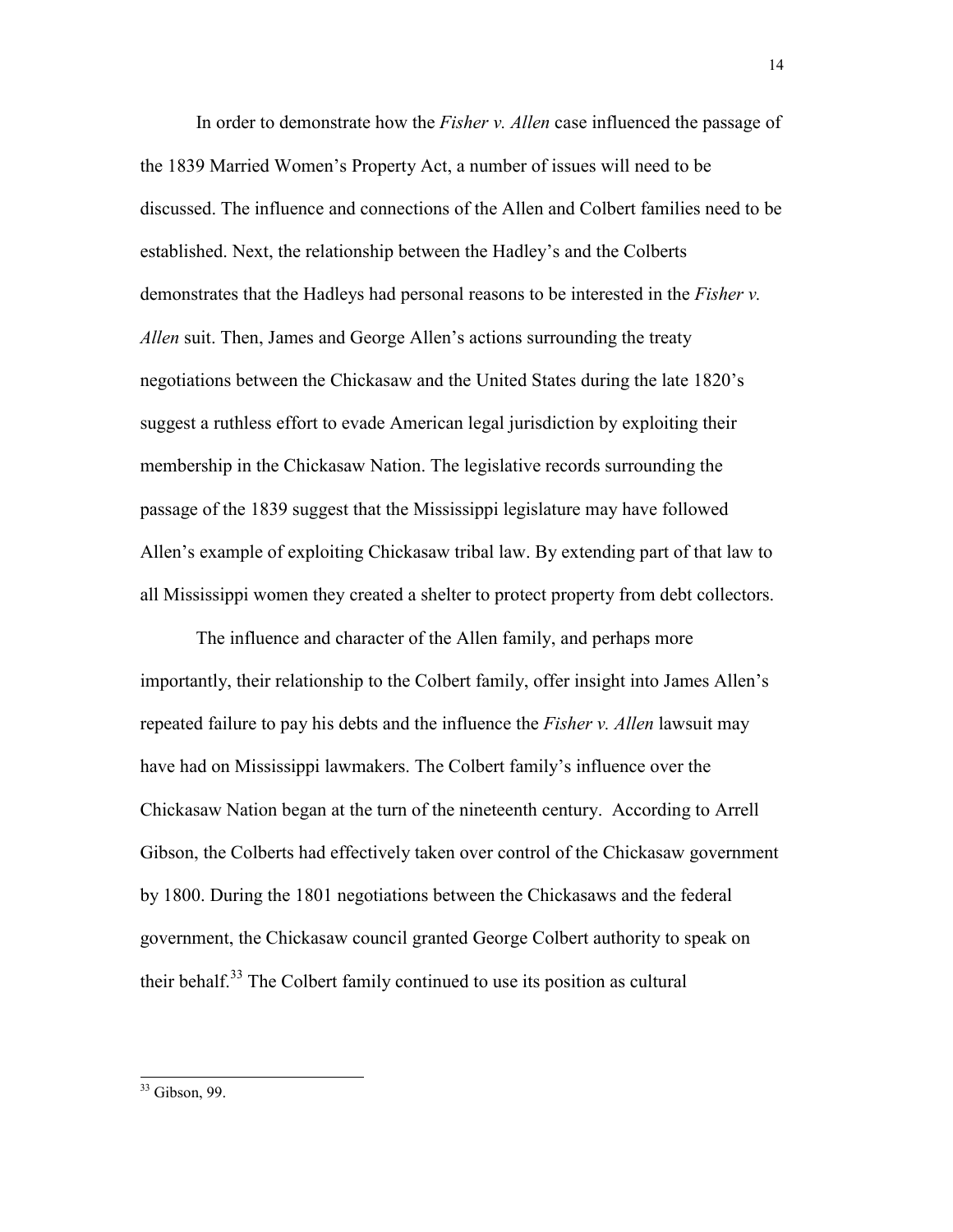intermediaries to their own advantage by steadily taking over control of the nation.

Gibson continued to say:

So successful was this Colbert led clique, that by 1830 the Chickasaw nation was in fact their commercial fief. They operated the best farms and plantations in the nation with slave labor. This alone would have made them wealthy, but they strove to integrate all the nation's productive enterprises under their proprietorship. They prospered from farming, stock raising, and shipping, but their greatest profits came from their mercantile business. Getting what they desired from the Chickasaw government was perfunctory since they ran it.*<sup>34</sup>*

Elizabeth and James Allen were both highly connected to the Colbert family. Elizabeth Allen's mother Sally was the daughter of James Logan Colbert,  $35$  the father of the six Colbert brothers who would grow to dominate the Chickasaw nation: William, George, Levi, Samuel, Joseph, and Pittman (James).<sup>36</sup> Malcom McGee, the main interpreter for the Chickasaws, spoke of James Logan Colbert in an interview he gave to historian Lyman Draper in 1841. According to Draper's notes, McGee said that "James Colbert was a native of one of the Carolina's, probably S.C. and came into the Chickasaw Nation prior to 1750, was adopted into an Indian family, sometime afterwards became a trader and made property, took a wife, and had several children- six sons and two daughters." He goes on to say that he did not think Colbert was made a chief, but that "he was a commanding influence among them- could speak their tongue fluently- and became a through Indian himself." $37$  James Allen,

 $\overline{a}$ 

<sup>37</sup> Malcom McGee, interviewed by Lyman Draper, approximately 1841. http://www.flash.net/~kma/Mcgee.htm. (25 September 2003).

<sup>34</sup> Ibid., 150.

 $35$  Armstrong, 6.

 $36$  Gibson, 65.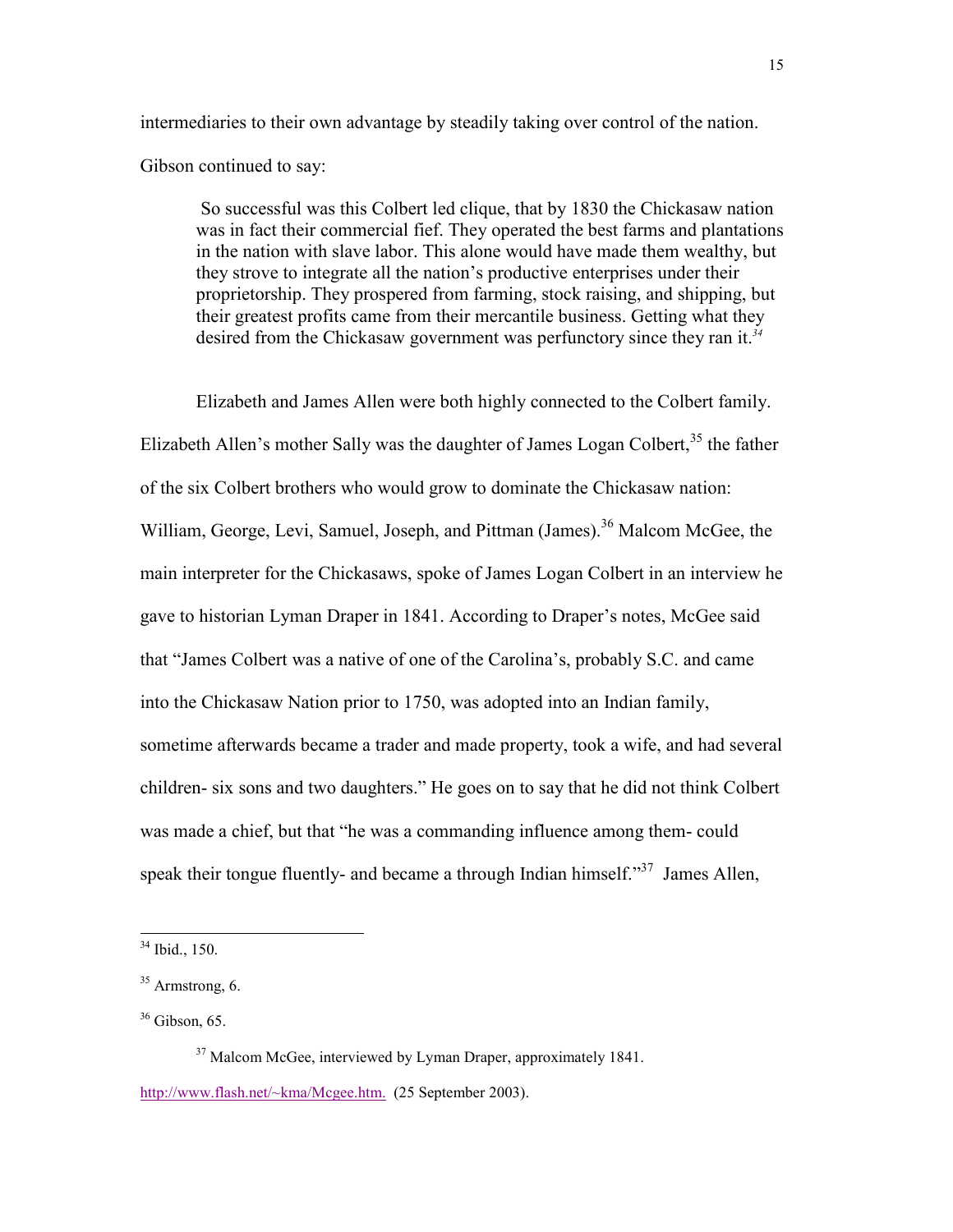also a Carolinian (though from North Carolina),  $38$  married Susie Colbert, the daughter of James Logan Colbert. They were later divorced, and Allen married Susie's niece Elizabeth Love, who would later be at the center of the *Fisher v. Allen* case.<sup>39</sup> The importance of the Colbert family suggests that a lawsuit involving members of that family that went to the Mississippi High Court of Errors and Appeals would have attracted a significant amount of attention from Mississippi lawmakers. Many of these legislators were eagerly seeking to push the Chickasaws and the Colberts out of Mississippi as part of the removal process.

One of the lawmakers who likely paid attention was Thomas B.J. Hadley. His brother-in-law was Benjamin Fort Smith, a former United States Agent to the Chickasaws.<sup>40</sup> Smith was fired from his position after the Chickasaw chiefs and other leaders accused him of ten charges. These ranged from theft of Chickasaw funds to circulating false rumors through the community about chiefs Levi Colbert and Tish' ho-mingo. A letter from John Bell to the Secretary of War James Barbour dated July  $3<sup>rd</sup>$ , 1828 lists the ten charges and recommends removing Smith from his post due to the honest, well respected Chickasaws who were willing to go on record as witnesses to his abuses. The accusers included George, Levi, and James Colbert, as well as many full-blood Chiefs such as Tish'-ho-mingo, Tam'-she'-ko, and others. So many Chickasaws were willing to go on record accusing Smith of committing injustices

<sup>&</sup>lt;sup>38</sup> Armstrong, 1.

 $39$  Ibid., 6.

 $40$  Benson, 113.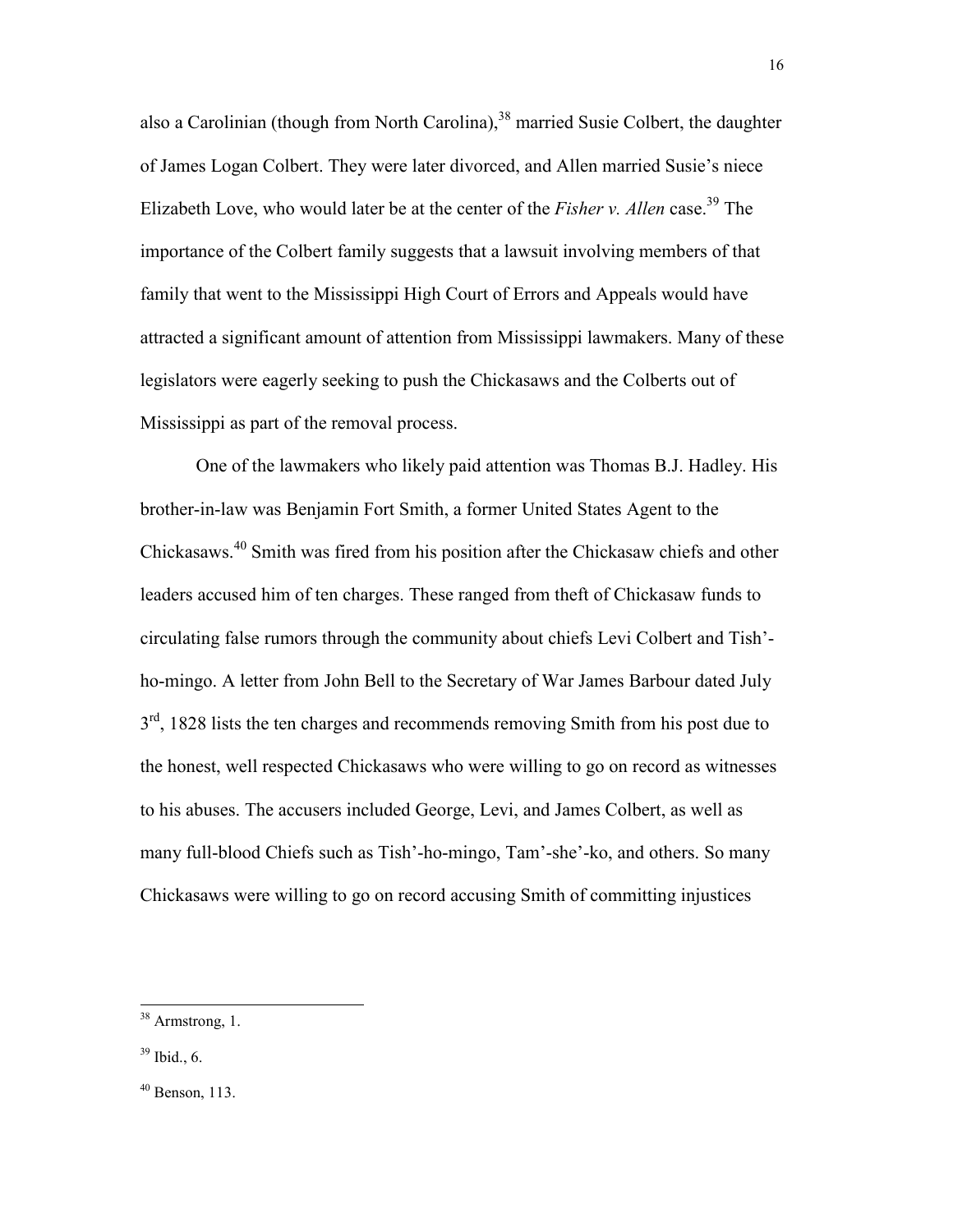against them that John Bell felt it was not necessary to record them all.<sup>41</sup> Thomas and Piety Smith Hadley were even more likely to follow the *Fisher v. Allen* lawsuit since the Colbert family was largely responsible for the firing of Benjamin. It is also quite possible that Benjamin would have told his sister Piety and her husband T.B.J. about his observations of Chickasaw culture during his seven-year tenure as Chickasaw Agent. It is plausible that they both learned the Chickasaw custom of separate husband and wife estates from him, only to be reminded nine years later of its potential advantages by the *Fisher v. Allen* trial.

The records surrounding the 1826 Treaty show Allen's personal involvement in resisting the sale of Chickasaw lands to the United States. If the Chickasaws sold their land, Allen would either have to relocate with them west of the Mississippi, or become eligible to be sued for his debt to Alexander Malcom. Thomas Hinds and John Coffee, the United States commissioners sent to negotiate the treaty with the Chickasaws, reported on October 28, 1826 that "very improper means have been used to defeat the objects of our government."<sup>42</sup> Hinds and Coffee went on to say "that man who can advise his own son, in cold blood, to commit murder, is not only a great enemy to his people, but he is an enemy to mankind."<sup>43</sup> The name of this "enemy of mankind" as well as the source of these "improper means" is given in the testimony of Walter Bunch to the commissioners:

 $\overline{a}$ <sup>41</sup> *John Bell to James Barbour*, July 3<sup>rd</sup>, 1828. www.flash.net/~kma/CHICL 28.htm. (2 November 2003).

<sup>&</sup>lt;sup>42</sup> American State Papers, Senate,  $19^{th}$  Congress,  $2^{nd}$  session Indian Affairs: Volume 2, page 723. http://memory.loc.gov/cgi-bin/ampage, (15 September 2003).

 $43$ Ibid., 723.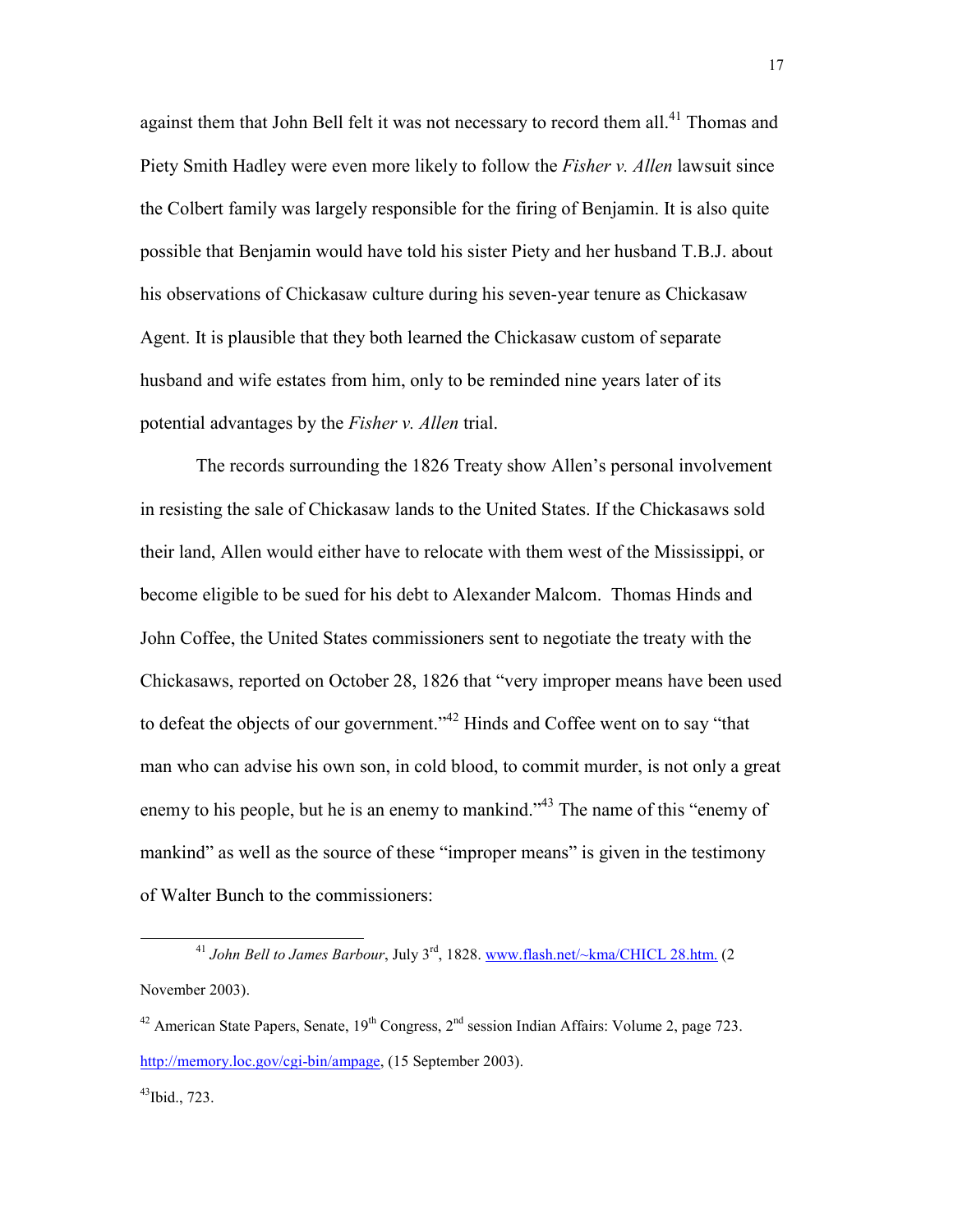Walter Bunch, …informs the commissioners that he was present at the house of old James Allen, …when a conversation took place at the house of said Allen. …some of the company gave an opinion that the Indians would sell their land; when old James Allen remarked, that his son George Allen, would kill the first chief that proposed to sell any of their lands, and that he (the old man) thought it right that he should do so. George Allen was present and heard the remark, but did not contradict what the old man his father had said, but seemed willing that the impression should go out as his father had spoken*. 44*

George Allen again threatened to kill the Chiefs over rumors concerning the possible sale of Chickasaw lands in 1828. Benjamin Fort Smith had spread rumors that several of the Chiefs had agreed to sell the Chickasaw lands to the United States, leaving out the stipulation that the agreement was not binding if the Chickasaws failed to find any land west of the Mississippi that they felt was adequate. A council was called to explain the situation at which George Allen said that "he had heard a great deal about the Indians having sold their country; that he had came up for the express purpose of hearing the matter explained; and that if it was not done satisfactorily, their heads (the Chiefs) would be off in a short time.<sup> $35$ </sup>

James Allen had a personal interest in making sure that the Chickasaws refused to cooperate with the government's designs. The state of Mississippi had threatened to extend its jurisdiction over the Indian Territories if the treaty negotiations failed to result in the cession of Chickasaw lands in exchange for lands west of the Mississippi River.<sup>46</sup> Allen may have feared that if any of the Chiefs sold their land, this would certainly bring American law into those areas. If this were to

<sup>44</sup> Ibid., 723.

<sup>45</sup> *John Bell to James Barbour*, July 3rd, 1828.

<sup>&</sup>lt;sup>46</sup> American State Papers, Senate,  $19^{th}$  Congress,  $2^{nd}$  session Indian Affairs: Volume 2, 723.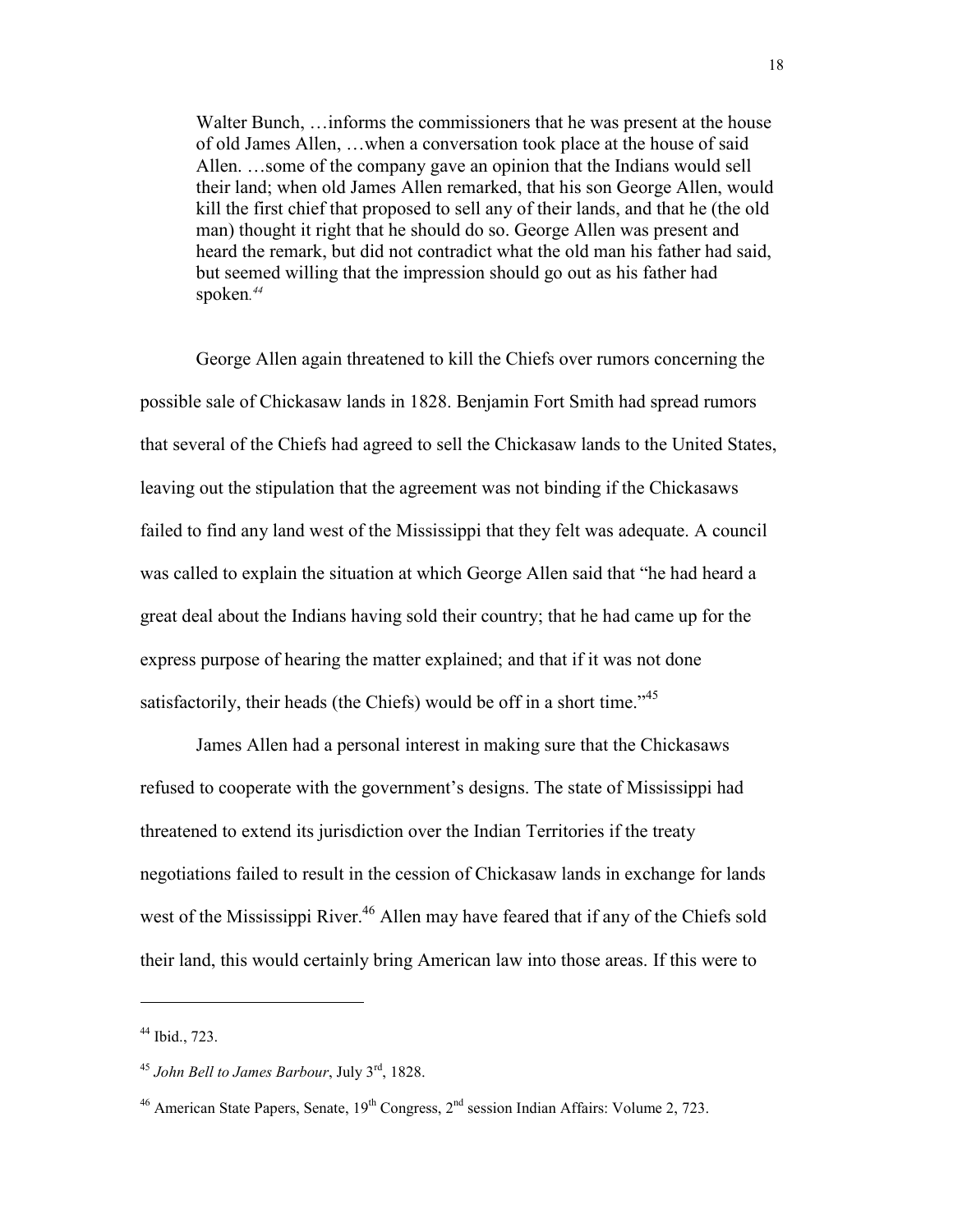occur, James Allen would be liable to pay off his debt to Alexander Malcom, which is exactly what happened when Mississippi extended its jurisdiction over Chickasaw territory in 1830.<sup>47</sup> Allen's and his son George's death threats may have been motivated by self-interest more than an interest in protecting their adopted nation's homeland.

The United States commissioners' interest in finding debtors like James Allen is evident in the treaty records. Hinds and Coffee stated that:

 The citizens of the United States are compelled to discharge their obligations even to their red brethren; but they are totally exempt from the operations of our laws. Not only this, but their country affords a shelter to many of our own people, who take refuge in it to avoid their contracts and the penalties of criminal law. It is neither reasonable nor just that this state of things should continue, and you deceive yourselves greatly if you calculate on a long continuance of them.<sup>48</sup>

It is interesting to note that the negotiators for the Chickasaws responded by stating,

"You say that our country affords a shelter to many of your own people—a place of refuge to avoid their contracts. We are sorry to hear that such an interpretation has gone abroad among our white brethren; if there are any such characters amongst us, it is not known to the nation."<sup>49</sup> The names of two of the negotiators for the Chickasaw were Levi and Martin Colbert.<sup>50</sup> Both Colberts certainly would have known James and George Allen, as James Allen was formerly married to their sister and was

 $49$  Ibid., 725.

 $\overline{a}$ 

<sup>50</sup> Ibid., 725.

<sup>&</sup>lt;sup>47</sup> Alexander Malcom v. Debt James Allen. April 1<sup>st</sup>, 1830. http://www.flash.net/~kma/fisher.htm (13 September 2003).

<sup>&</sup>lt;sup>48</sup> American State Papers, Senate,  $19^{th}$  Congress,  $2^{nd}$  session Indian Affairs: Volume 2, page 723. http://memory.loc.gov/cgi-bin/ampage (15 September 2003).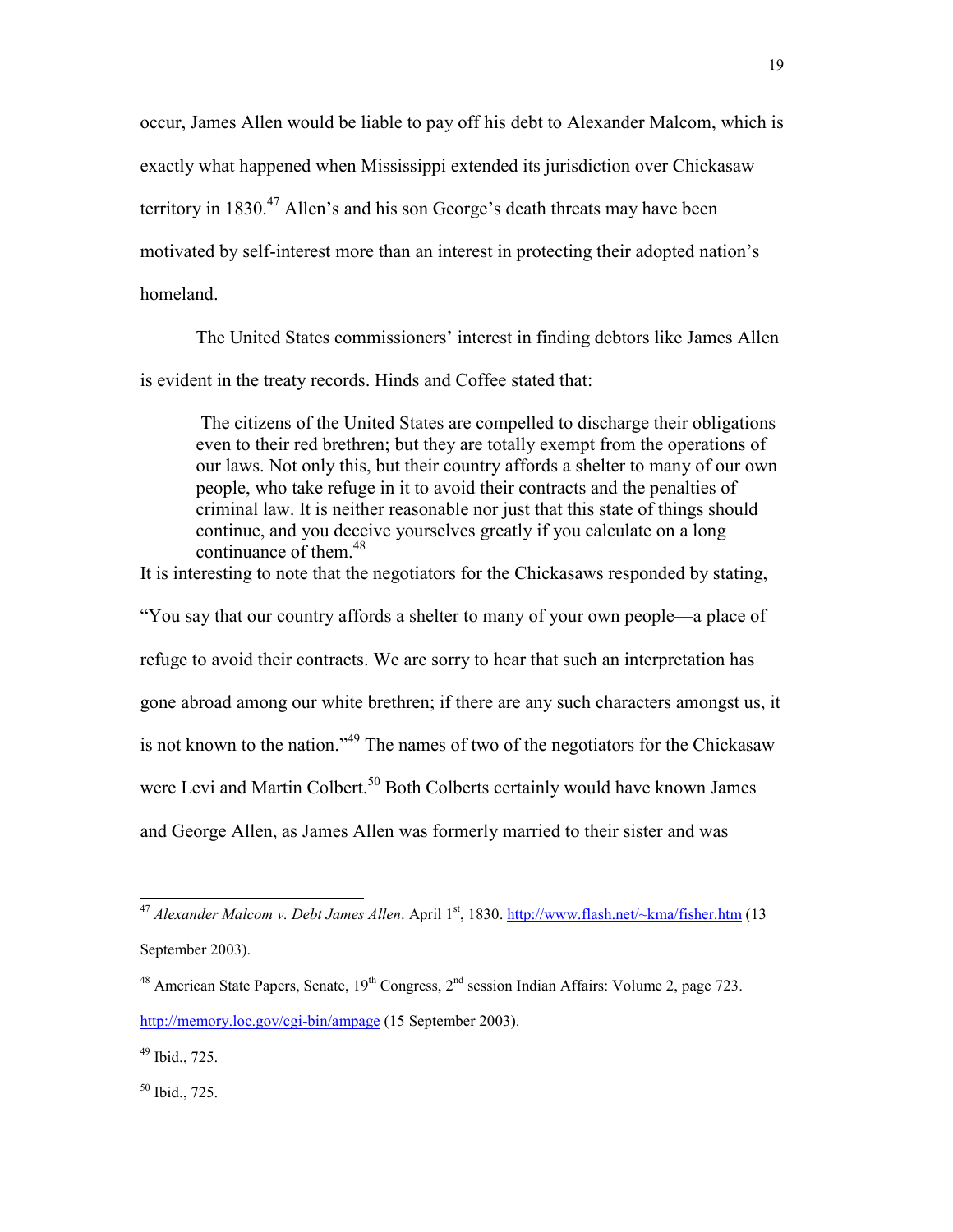currently (at the time of the treaty) married to their niece Elizabeth Allen, who was George's mother.

James and Elizabeth Allen exploited the Chickasaw tribal custom of separate husband and wife estates to their own advantage in the *Fisher v. Allen* lawsuit. If Armstrong's assertion is right that the *Deed of Gift* was forged to hide the assets of James and Elizabeth Allen from confiscation to pay the debt to Malcom, then it is not unreasonable to surmise that some of the property could have belonged to James Allen or at least been under his control. Allen and his son George also used their positions as members of the Chickasaw tribe to resist the sale of Chickasaw lands for their own self-interest, even going so far as to threaten to take the life of a chief if he agreed to sell Chickasaw lands. Arrell Gibson explains that the mixed blood clique, led by the Colbert family, regularly exploited tribal customs and institutions not only to please the full-blooded members of the tribe, but also to enhance their own financial and political power. Gibson states that most of the Chickasaws of mixed racial backgrounds took advantage of the five million acres of communal land. They were able to use as much land as they wanted without any cost and free of taxes. The Colberts and others:

…Dominated the business life of the nation and used their control of the governmental apparatus to legislate special economic privileges for their group. They were the principal slave owners and emulated the planters on the rim of their nation by developing productive farms and plantations. In their dress, furnishings, and general tone of living they sought to live as the whites did. Not all Chickasaw mixed bloods were members of the power clique. But the favored few—serious, energetic, and ambitious—imaginatively exploited the benefits of tribal citizenship and institutions.<sup>51</sup>

 $\overline{a}$ <sup>51</sup> Gibson, 142-3.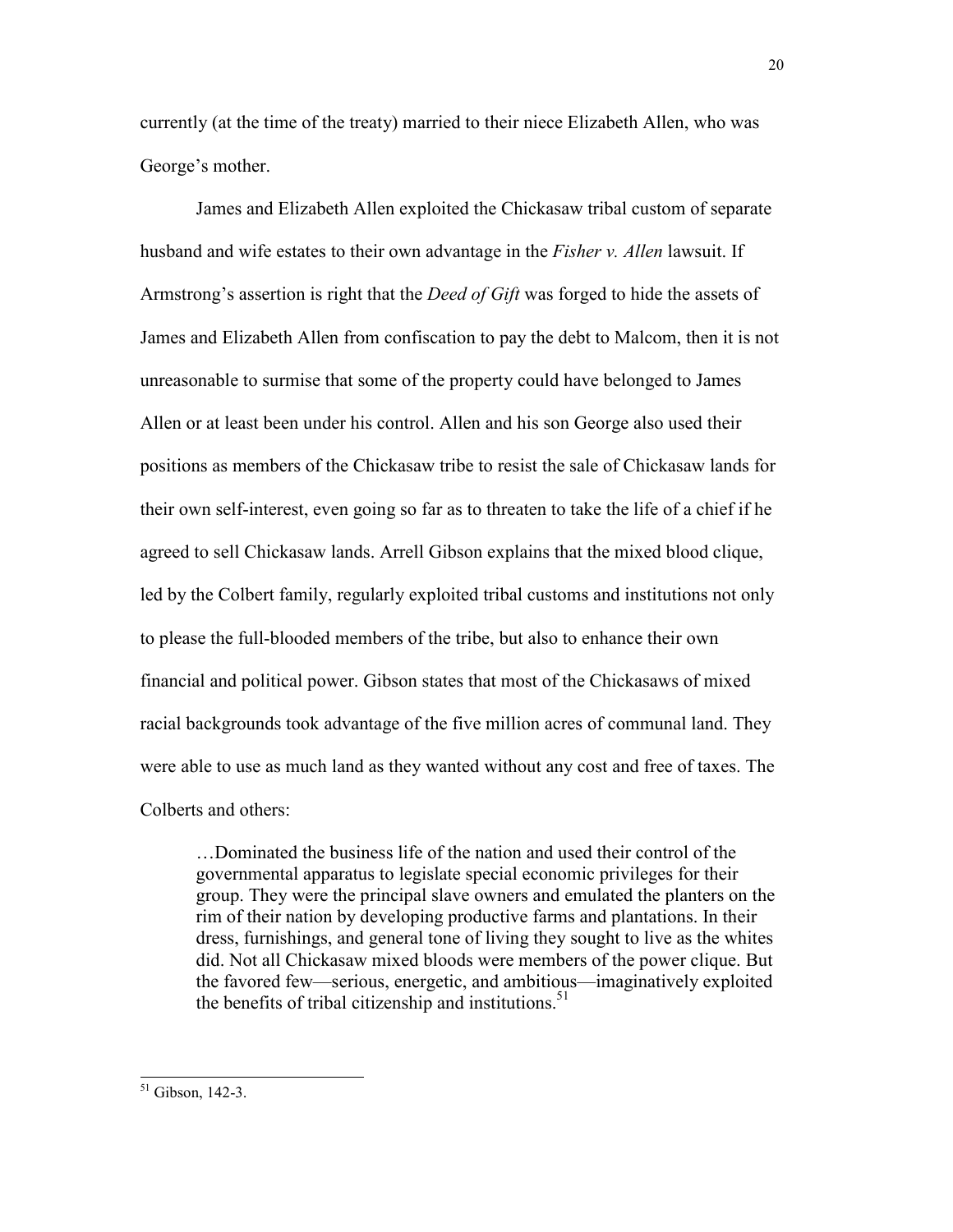James and Elizabeth Allen were very much a part of this "favored few" that "imaginatively exploited the benefits of tribal citizenship and institutions."<sup>52</sup> John F. H. Claiborne said in his 1880 book *Mississippi, as a Province, Territory, and State* that James Allen "…but from some disgust entered the Chickasaw nation, where he soon conciliated the favor of General [William] Colbert, a half-breed chief of large fortune."<sup>53</sup> If the "disgust" that caused Allen to abandon his former life and move to the Chickasaw Nation was his debt to Malcom, then the ability to permanently evade American law by marrying into the tribe may have prompted his decision to remain.

The *Deed of Gift* from Elizabeth (Love) Allen to her 10 children demonstrates that she too prospered under the advantages of tribal membership. She gave a total of 25 slaves to her children, including the slave named Toney, reportedly on November 14, 1829. This was a considerable number of slaves for a woman or anyone else to have at the time, particularly when one considers that the slaves were not all of her property. Her estate records dated September  $27<sup>th</sup>$  1837 indicate that at the time of her death her property<sup>\*</sup> amounted to \$6,720.50. More than two thirds of it (\$4625 for 12 slaves) was in the form of slaves. Figuring the average price of a slave based on the value assigned to the 12 slaves in the 1837 estate records as being \$385.41, the

<sup>52</sup> Ibid., 143.

 $\overline{a}$ 

<sup>53</sup> John F. H. Claiborne, *Mississippi as a Province, Territory, and State*, as quoted in Armstrong, 1.

\* Land not included.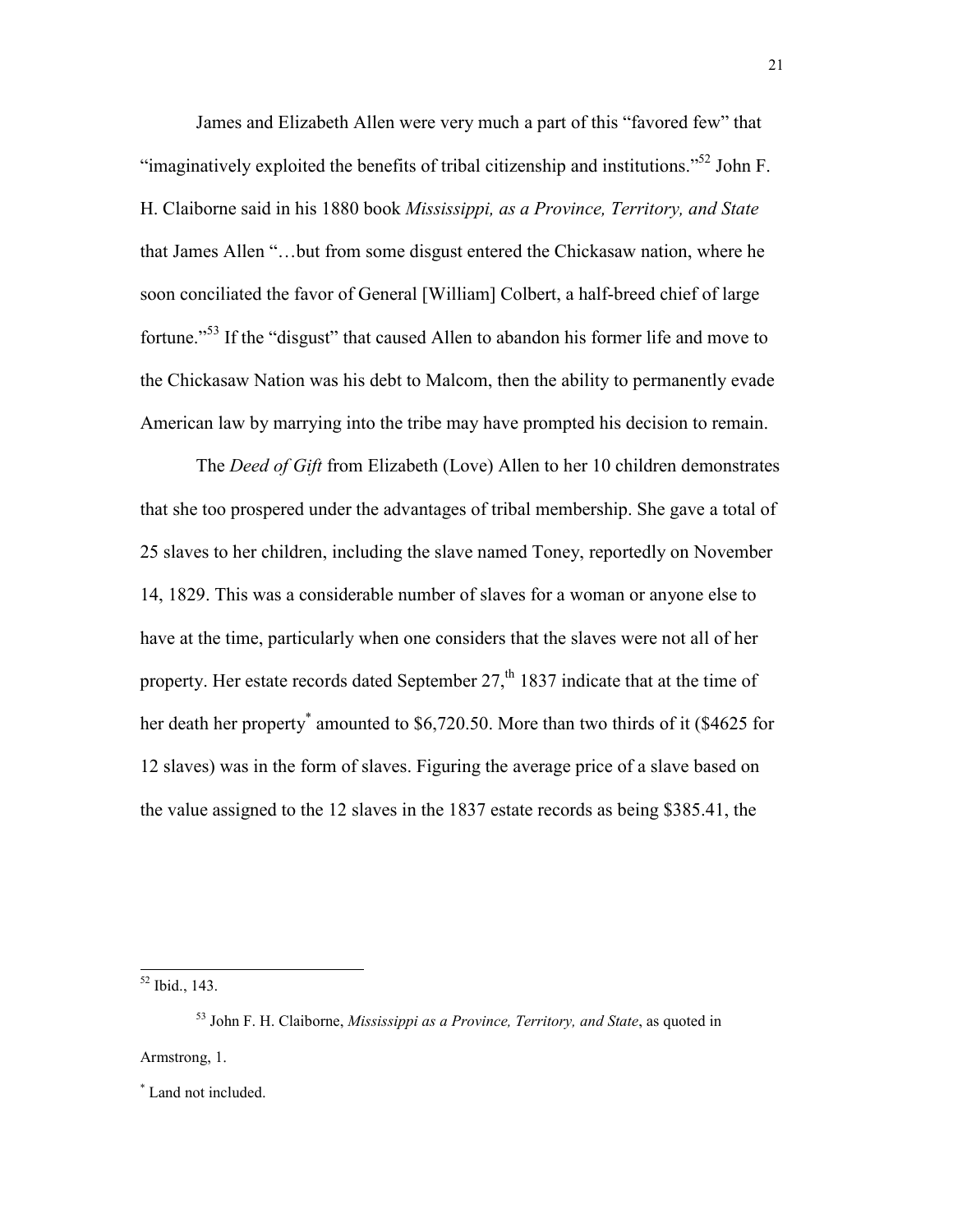value of her gift to her children in 1829 would have been approximately \$9,635.42, and possibly much higher since the price of slaves varied greatly.<sup>54</sup>

Elizabeth Allen's successful use of Chickasaw land rights is evident in her estate records and the records from her land sale to the United States in 1836 as part of the removal process. Chickasaw lands, which had traditionally been held communally, were divided up and sold at auction as individual allotments, made according to the number of people in each household and the number of slaves they owned. Buildings, other structures, and lands that were under cultivation or were otherwise "improved" were also appraised and factored into the value given to the person's property.<sup>55</sup> The 1836 Chickasaw land sales record lists Betsey Allen's land as having sold for \$6400 dollars at auction on December  $10^{th}$ , 1836. Only five other Chickasaws out of the approximately 400 that sold their land in 1836 did so for more than Elizabeth Allen,  $56$  suggesting that she had a comparatively large plantation under her cultivation and control. This shows that Elizabeth Allen's total worth, including the property she deeded to her children, was much closer to \$21,000, a considerable sum at the time. In today's inflation-adjusted dollars that amount is the equivalent of

 $\overline{a}$ 

<sup>56</sup> *Mississippi Chickasaw Land Sales—1836*. http://www.flash.net/~kma/land\_p\_1.htm, (3 October, 2003).

<sup>54</sup> "*A memorandum of the appraised property on the Estate of the deceased Mrs. Allen, Tockapulla September. 27th 1837*," *Estate of Betsy [Love] Allen*, http://www.flash.net/~kma/blove.htm, (13 September 2003).

<sup>55</sup> United States *Treaty with the Chickasaws 1832*. Articles 1-5. www.flash.net/~kma/t10.htm, (3 November 2003).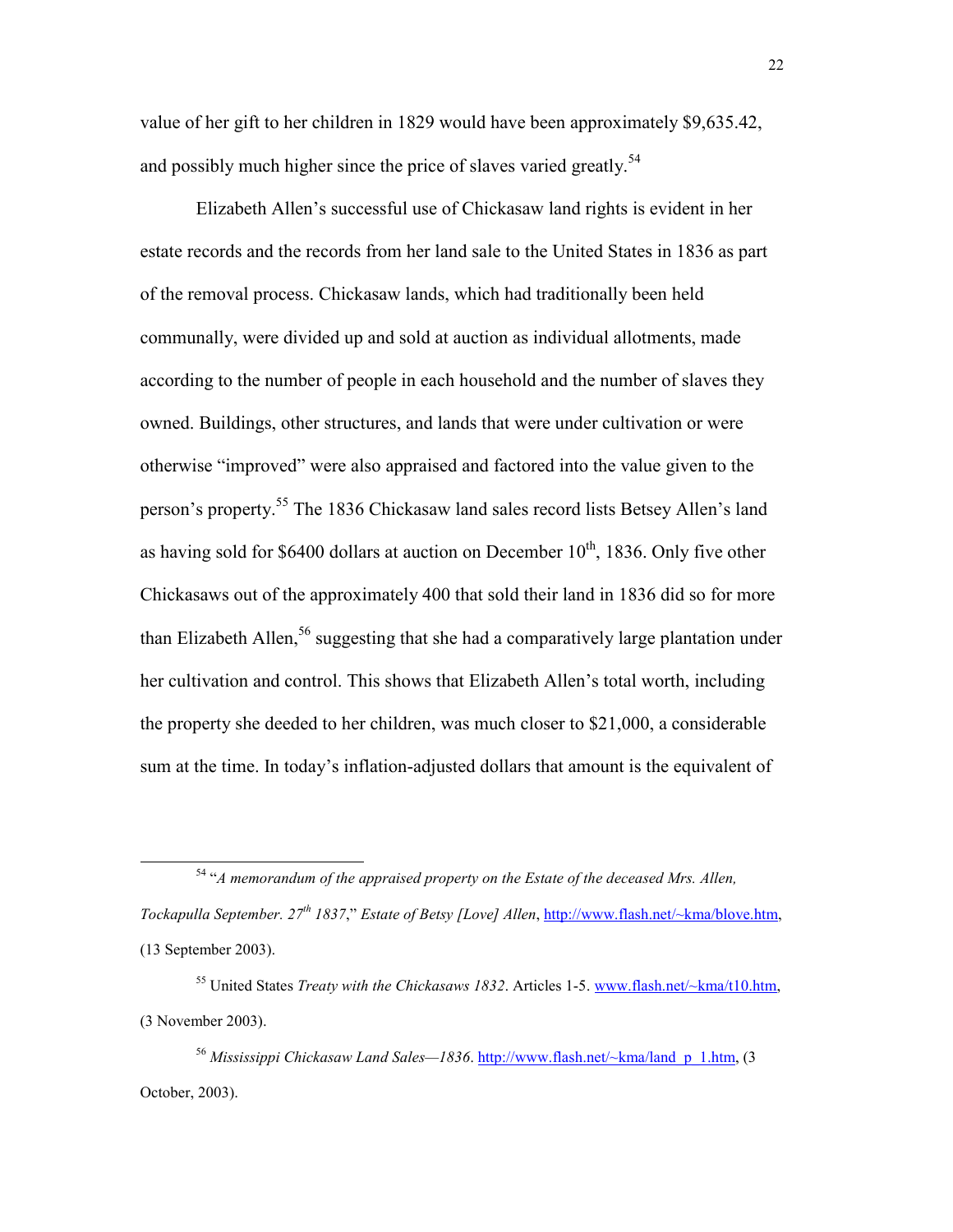slightly more than \$330,000.<sup>57</sup> This placed her and her husband among the wealthier citizens of the Chickasaw nation, and with their family connections part of the powerful group who used tribal membership to better themselves financially and politically.

Mississippi lawmakers may have taken their cue from the Allens by using the Chickasaw custom of separate estates to protect their own property from debts. By incorporating the custom into the Married Women's Property Act of 1839, legislators created an opportunity to shield their property, especially slave property, from confiscation for their debts. Senator Hadley claimed that he wanted to protect women's property and grant them greater property rights, but this does not appear to be true. An examination of the wording of the bill and the debate surrounding it suggest that he and others may have sought to serve their own interest rather than that of the women of Mississippi. Hadley suffered from financial concerns of his own, which may have led him to see the opportunities separate husband and wife estates offered. While the lawmakers obviously never stated that this was their intent, those who spoke out against the passage of the act did not miss the potential for fraud.

By examining the records surrounding the passage of the Married Women's Property Act of 1839, it will be shown that the primary opposition to it arose from those who saw the act as an opportunity for dishonest husbands to hide their assets in their wives' names, and thus protect that property from their creditors. The *Journal of the Senate of the State of Mississippi* shows that Senator Grayson twice attempted to

<sup>57</sup> *The Inflation Calculator*. S. Morgan Friedman 11 December 2000

http://www.westegg.com/inflation/infl.cgi (2 November 2003).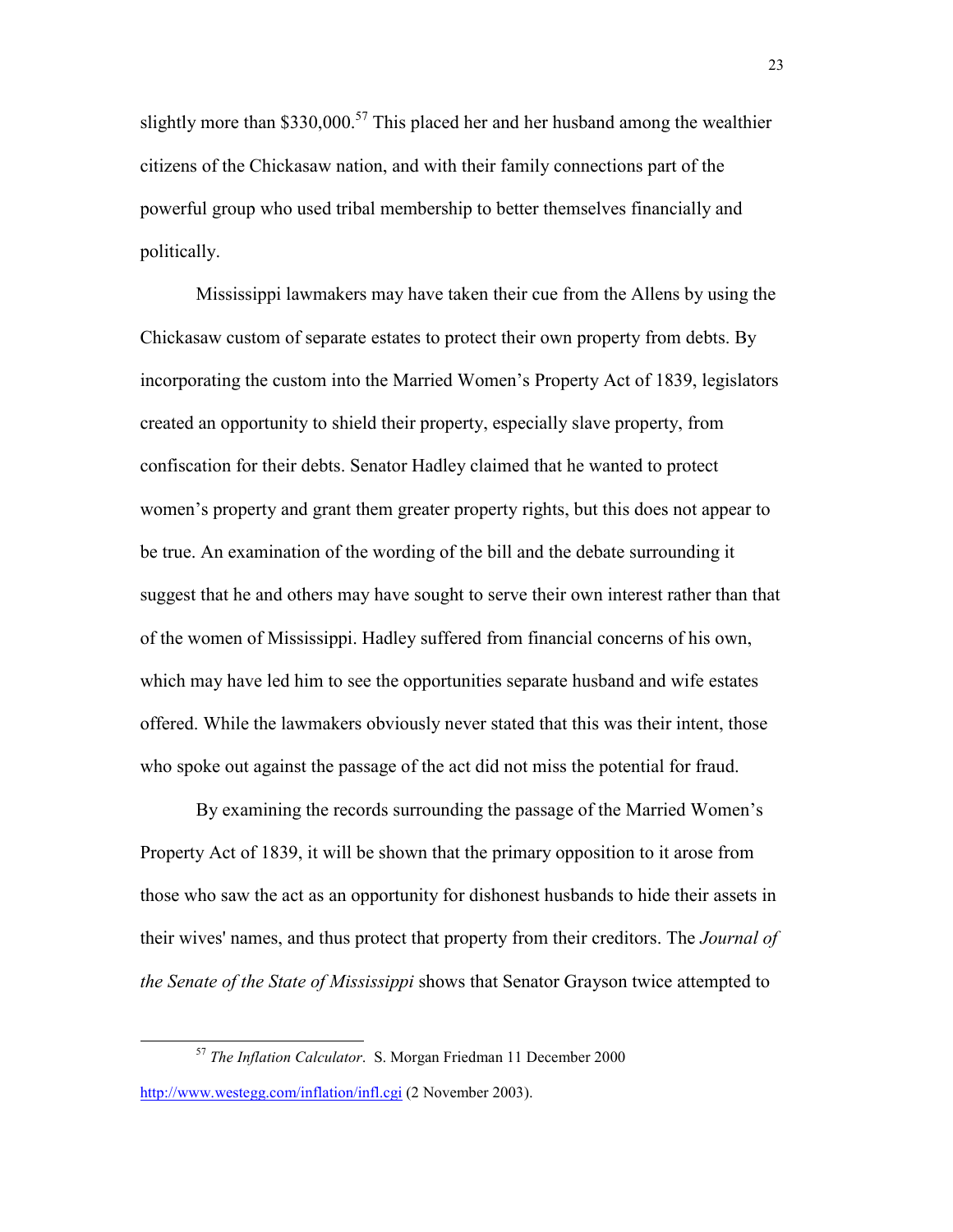have an amendment attached to the act which attempted to reduce the potential for fraud by requiring married women to register their slaves. This would have prevented husbands from obtaining slaves and claiming they belonged to their wives, thus protecting their slaves from confiscation for their debts. Both attempts by Grayson to include such a protection against fraud in the act were voted down.<sup>58</sup> In the House of Representatives of the State of Mississippi a representative named Hoopes was somewhat more successful than Grayson in his attempt to include some protection against fraud. Hoopes introduced an amendment to the bill, which said*, "Be it further enacted*. That the provisions of this law shall not apply to any property, the title to which is derived from and through the husband after coverture.<sup>559</sup> This amendment found its way into the 1839 act in the revised form of a proviso listed in the first section of the act that reads:

Section 1. Be it enacted by the Legislature of the State of Mississippi, That any married woman may become seized or possessed of any property, real or personal, by direct-bequest, demise, gift, purchase, or distribution, in her own name, and as of her own property: Provided, the same does not come from her husband after coverture."60\*

This provision sought to prevent fraud by prohibiting husbands from simply transferring all of their assets into their wives' names, thus sheltering them from the husbands' debts. The revised version of Mr. Hoopes's amendment leaves a loophole where husbands would be able to transfer their property to their wives indirectly. By

<sup>58</sup> *Journal of the Senate of the State of Mississippi*, 264. Jackson, MS. Mississippi Department of Archives and History. Roll #5087.

<sup>59</sup> *Journal of the House of Representatives of the State of Mississippi*, 1839, 438. Jackson, MS. Mississippi Department of Archives and History. Roll #4125.

<sup>60</sup> *Laws of Mississippi*, 1839, Chapter 46, section 1, 72.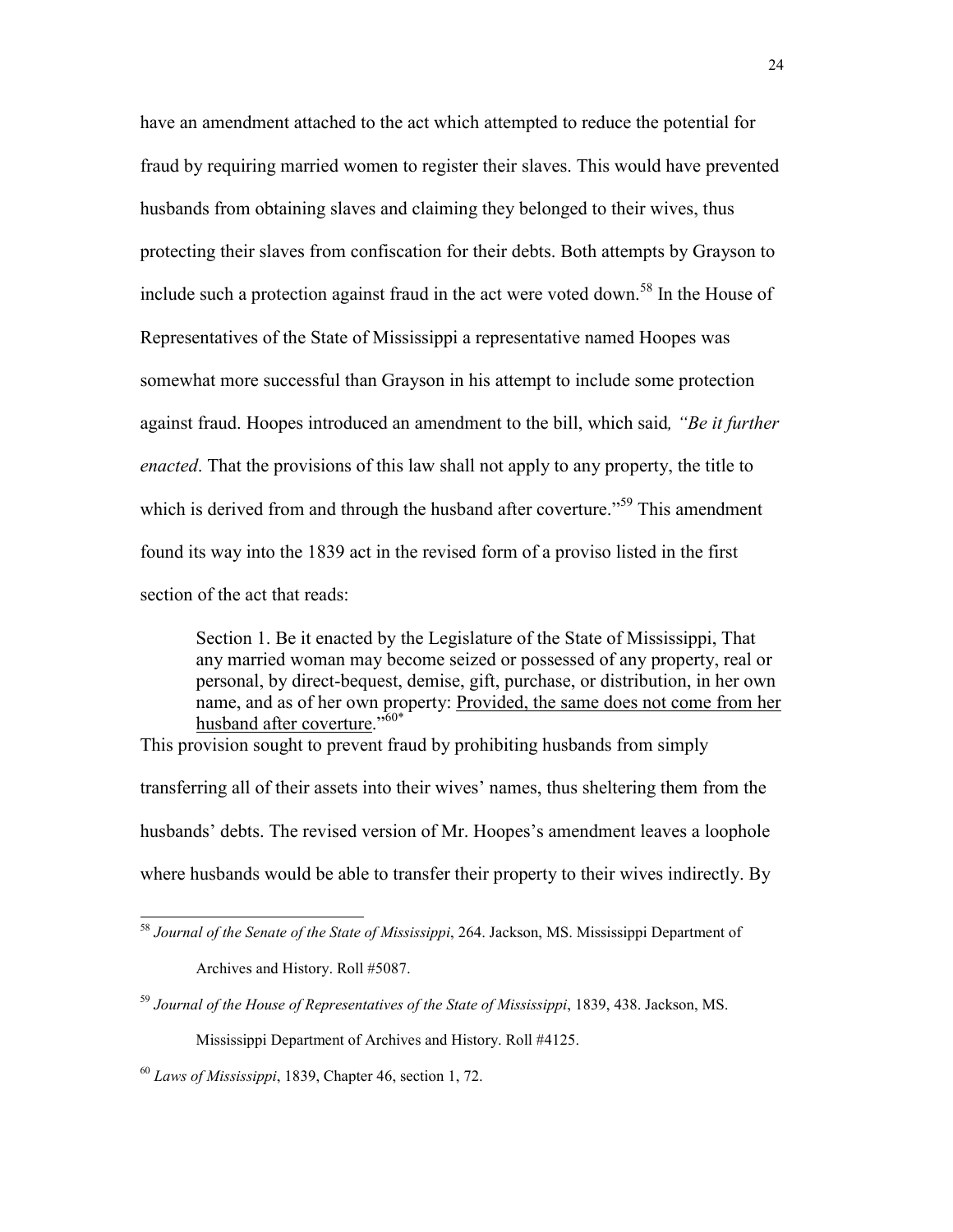striking out the "and through" portion of the amendment, the act only prohibited extending debt protection to property given directly from the husband to the wife.

Senator Puckett introduced another amendment which read "[t]hat hereafter married women shall exercise the elective franchise, work on roads, do jury and militia service, and go to mill."<sup>61</sup> One might have expected such a radical amendment to be a sarcastic gesture from an opponent of the bill, but Mr. Puckett, whose amendment was rejected, actually did vote in favor of the act<sup>\*</sup>. This suggests that either his amendment may have been a serious attempt at granting married women the right to vote, among other things, eighty years before the passage of the  $19<sup>th</sup>$ Amendment, or that something else less sincere was going on. Earlier in the same legislative session, a bill was introduced into the legislature for the relief of T.B.J. Hadley and Samuel M. Puckett. According to Moncrief the two had issued three joint promissory notes for a little over \$400 each.<sup>62</sup> Viewed in this light, it appears more likely that Puckett's sarcastic remark was mocking his and Hadley's own intentions by lampooning the rights they were claimed to be extending to women.

\* Underlining was done by the author for emphasis.

<sup>61</sup> *Journal of the House*, 438.

 $\overline{a}$ 

\* Another interesting fact is that Samuel Gholson, who defended Susan Allen in the 1837 *Fisher v. Allen* case, was a representative in 1839 who voted against the passage of the Married Women's Property Act. While we cannot know for certain the reasons behind Gholson's actions, it may be that his involvement in the case showed him the potential for abuse the passage of this act would create for husbands like James Allen. He may also have simply agreed to take the case as a means a making a living, regardless of his personal feelings about the rights of women.

<sup>62</sup> Moncrief, 117-8.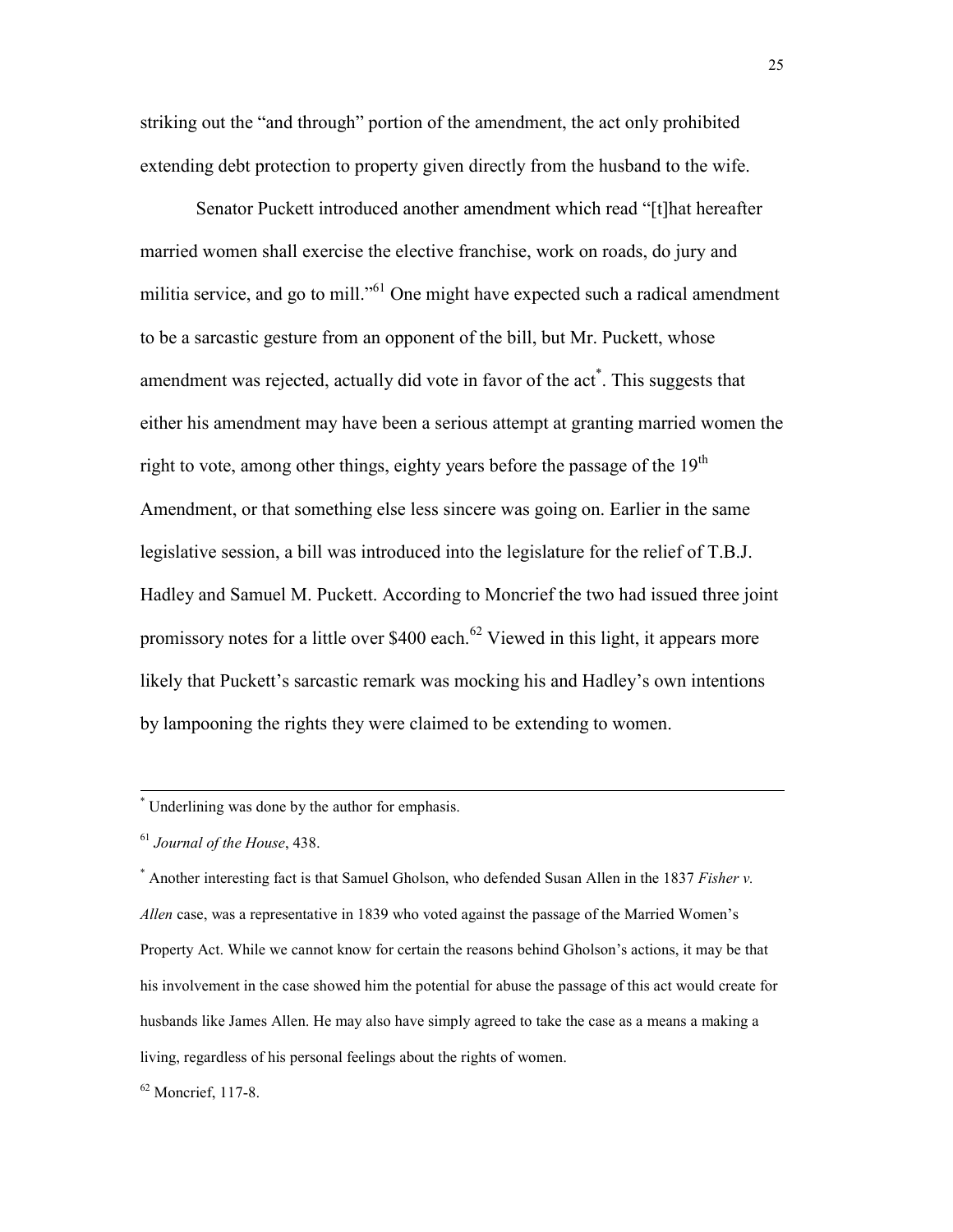The March 16, 1839 issue of the *Aberdeen Whig and North Mississippi Advocate* contains a partial transcript of the closed committee debates surrounding the passage of the 1839 act. While opponents of the act do attack the possible effect on husband and wife relations, their primary objections focus on the potential for defrauding creditors. Senator Grayson stated that "the bill would have a pernicious effect..." and "the  $3<sup>rd</sup>$  section involved a degree of indeliency unheard of in any country."<sup>63</sup> Grayson went on to say "if this bill becomes law, no married man can be compelled to pay his debts—for the very obnoxious reason, that within six months, the wives will have all the property in their own right, exempt from the husbands debt."<sup>64</sup> The third section of the Married Women's Property Act that Grayson found so objectionable gave a married woman's property acquired after marriage the same protection as property the woman had when she entered into the marriage.<sup> $65$ </sup> This offered dishonest husbands a chance to give their property to a relative or trusted friend and then have that person transfer it to the his wife's name as a gift, thus retaining control of the property and sheltering it from debts.

Senator Mathews objected to the bill on these very grounds, saying "a man will have it in his power to defraud his creditors, by selling his property and putting the money into the hands of a friend to buy a plantation and negroes to be given to his wife. The injury to be inflicted by this bill, upon creditors, is incalculable; and the

<sup>63</sup> *Aberdeen Whig and North Mississippi Advocate*, March 3rd, 1839. Jackson, MS. Mississippi Department of Archives and History.

 $64$  Ibid.

<sup>65</sup> *Laws of Mississippi*, 1839, Chapter 46, section 3, 73.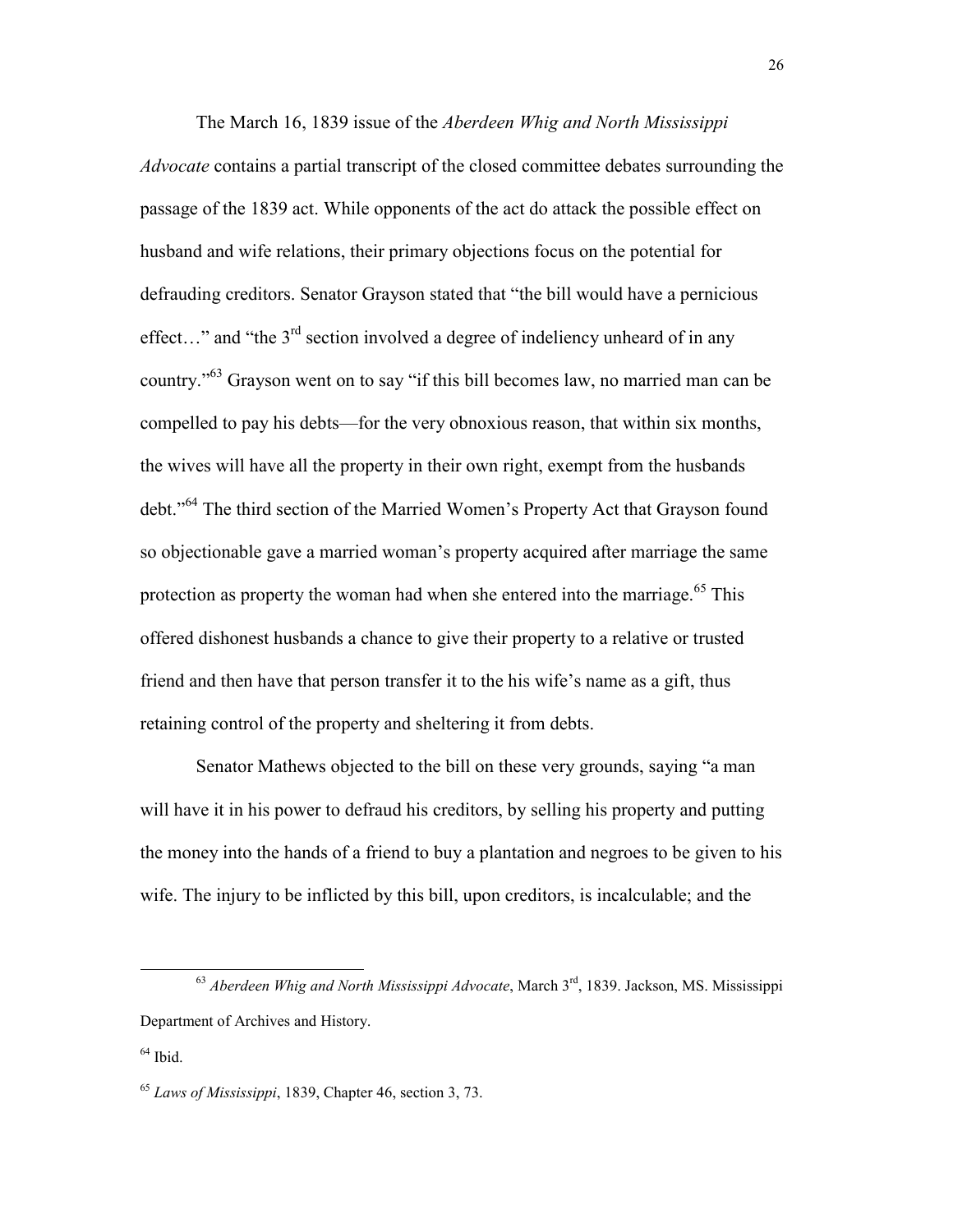credit of Mississippi is, in all conscience, low enough already.<sup>566</sup> An article originally printed in the *Boston Post* and then reprinted in *The Mississippian* states that Representative Robert Josselyn opposed the bill for the same reason, stating that "it affords great facilities to dishonest people for cheating their creditors. So far as we can understand the provisions of the bill, they appear to be very injurious, and likely to cause great evils."<sup>67</sup>

 Mississippi husbands would not have anything to lose by indirectly transferring their assets to their wives' names. One aspect of the 1839 act that diverges from the Chickasaw tribal law is that "control and management of all such slaves, the direction of their labor, and the receipt of their productions, thereof, shall remain to the husband, agreeably to the laws heretofore in force."<sup>68</sup> According to the Supreme Court records, the Chickasaw marital law that granted Elizabeth Allen separate control and ownership of her property gave her "a right to own separate property, to dispose of it at pleasure, to create debts and in most things act as a *feme sole*."<sup>69</sup> This means that Chickasaw women, unlike Euro-American Mississippi women before or after the passage of the 1839 act, retained legal control of their property.

 The lack of actual economic rights given to married women in the bill is intriguing considering the language used by Senator Hadley in his response to the opposition to the bill:

<sup>&</sup>lt;sup>66</sup> Aberdeen Whig and North Mississippi Advocate, March 16<sup>th</sup>, 1839.

<sup>67</sup> *The Mississippian*, April 26, 1839. Jackson, MS. Mississippi Department of Archives and History.

<sup>68</sup> *Laws of Mississippi*, 1839, Chapter 46, section 4, 73.

<sup>69</sup> *Fisher v. Allen*, 2 Howard 1837, 615.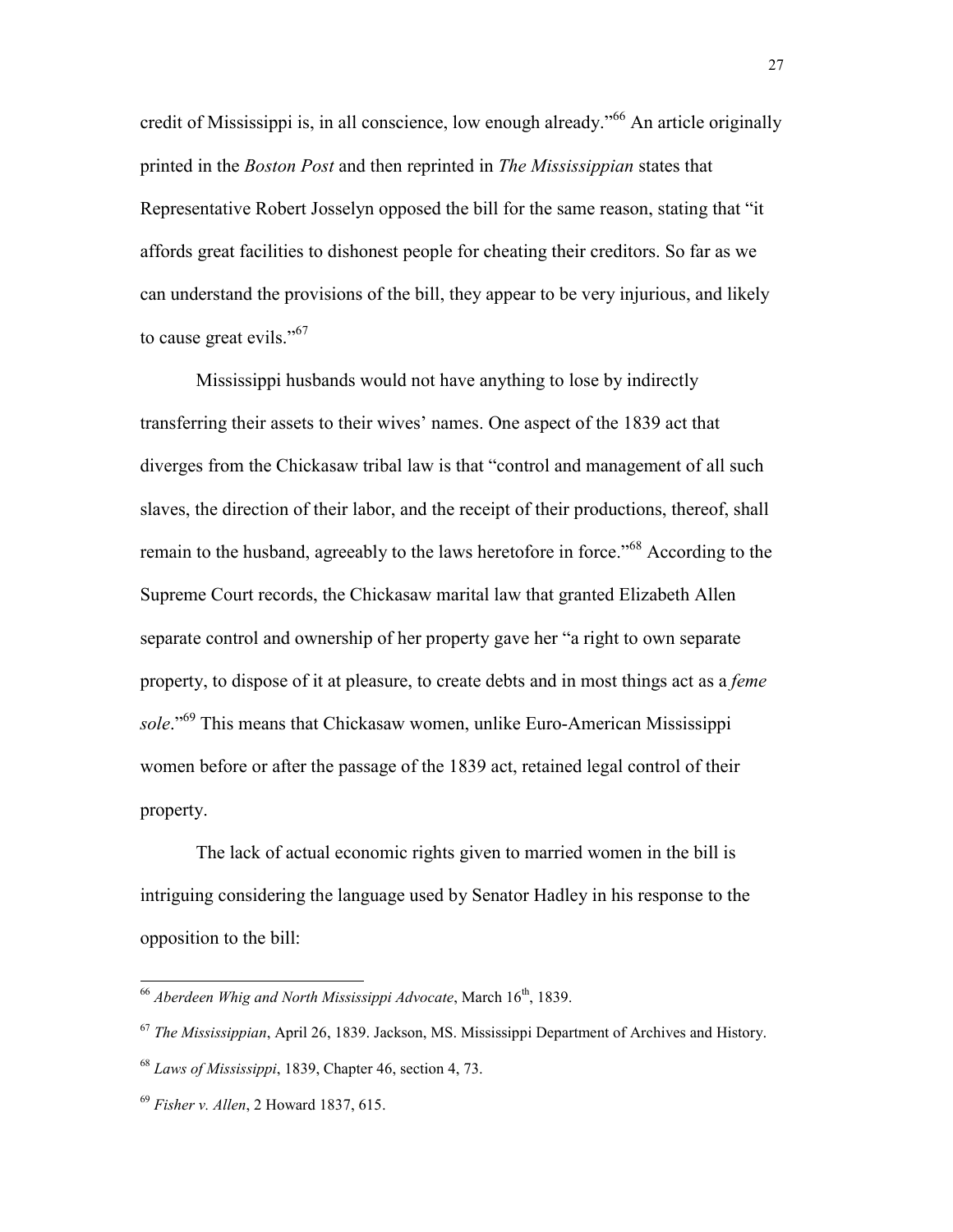…In an honest inquiry after truth and a sound policy, we shall find nothing in this bill to warrant any fears…shall we, in this proud Republic, refuse to secure to them the certain possession of property to which they have as just a claim? Is there a wish of such gross injustice in the mind of any man that he would behold from woman the shield of protection which this bill proposes? Does man delight in woman's happiness? Then give them the plighted faith of our legislation, that they shall possess and enjoy the means of their own pleasure. I would sir, secure to them the product of their own labor—I would secure to them the possession of the property given them by fond parents or relatives. Secure this,  $\sin$ — $\sin$  tis all I ask.<sup>70</sup>

In all of Hadley's flowery speech about elevating the status of women he does not once refute the possible use of the act as a means of hiding property from a husband's creditors. If Hadley were truly interested in the rights of women, why was the 1839 act written so as to re-enforce the traditional authority of the husband to control, manage, and receive the profits from his wife's property? While Hadley may have supported advancing the rights of women, it appears more likely that he saw the passage of this act as a means of protecting his own financial interests.

The absence of any specific reference to the *Fisher v. Allen* trial in the legislative records surrounding the passage of the 1839 act presents an obstacle to establishing a direct link between the two. The fact that no elected official in Mississippi would have wanted to go on record saying that they proposed to adopt the marital customs of the Chickasaws is no surprise considering the attitudes of most whites toward Native Americans during the removal period. \* The fact that the *Fisher v. Allen* decision was rendered during the Panic of 1837 and only two years before the passage of the act suggests that the case was quite likely a strong influence in the passage of the act. In addition to the chronological proximity of the two events is the personal interest the Hadleys had in the *Fisher v. Allen* case due to Benjamin Smith's

<sup>&</sup>lt;sup>70</sup> Aberdeen Whig and North Mississippi Advocate, March 16<sup>th</sup>, 1839.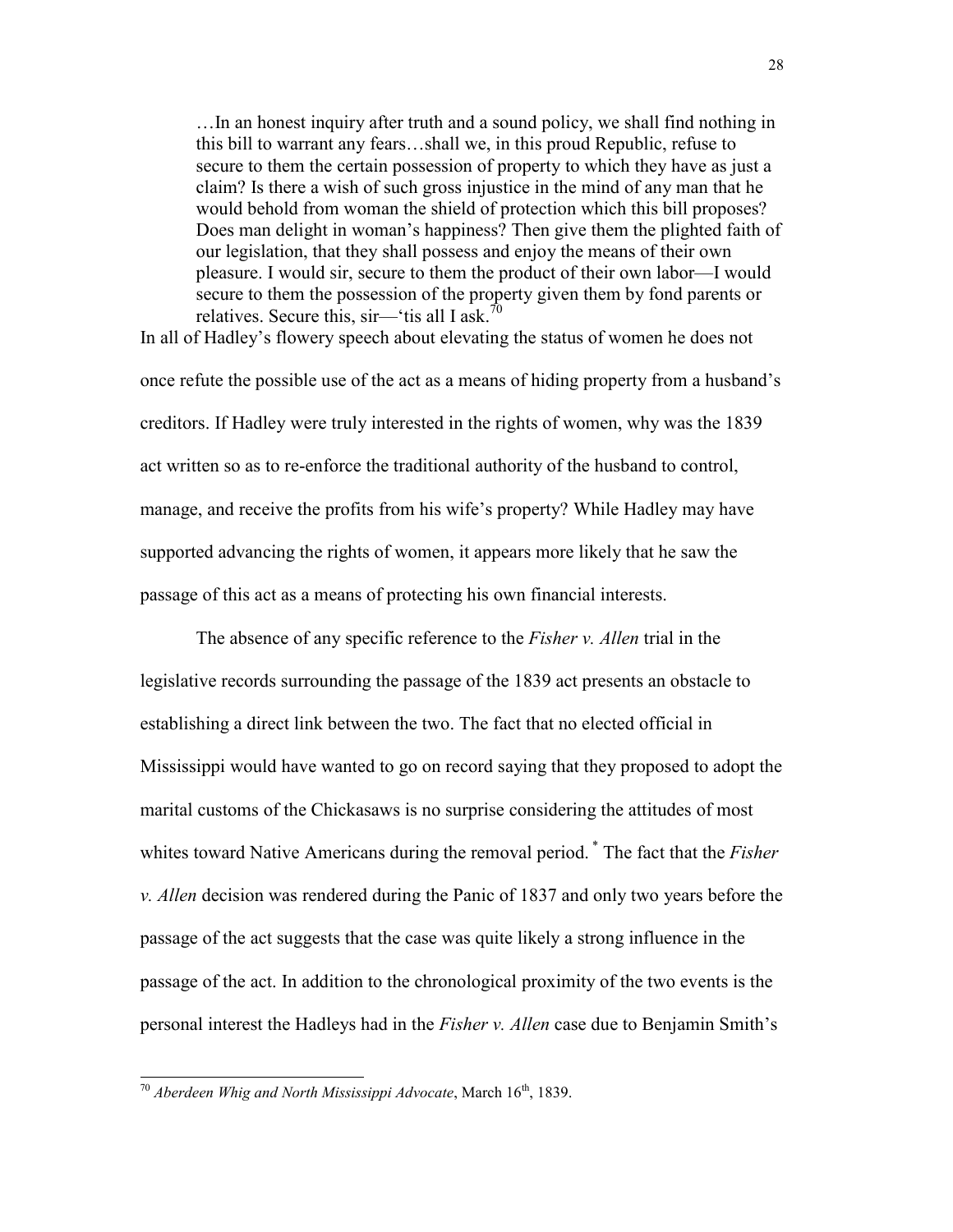conflicts with the Colbert family. Hadley's apparent financial concerns only further support the idea that he would personally benefit from the legislation.

Mississippi lawmakers, like Senator T.B.J. Hadley, hurt by the Panic of 1837, saw an opportunity to protect their own interests by using part of the Chickasaw tribal law found in the *Fisher v. Allen* decision and applying it to all married women in Mississippi by the passage of the Married Women's Property Act of 1839. While the 1839 act was limited in the economic rights it extended to women compared to later legislation, the act was nonetheless revolutionary for a time when married women in the US had no legal protections for their property. The significance of the 1839 act is even greater when one considers the number of similar bills passed by other states in the years following its enactment. Given the importance of this act to the field of women's property law, the Chickasaw tribal law that served as its basis needs to be given its acknowledged for its role as the model used by American lawmakers when they established the first married women's property law in the US.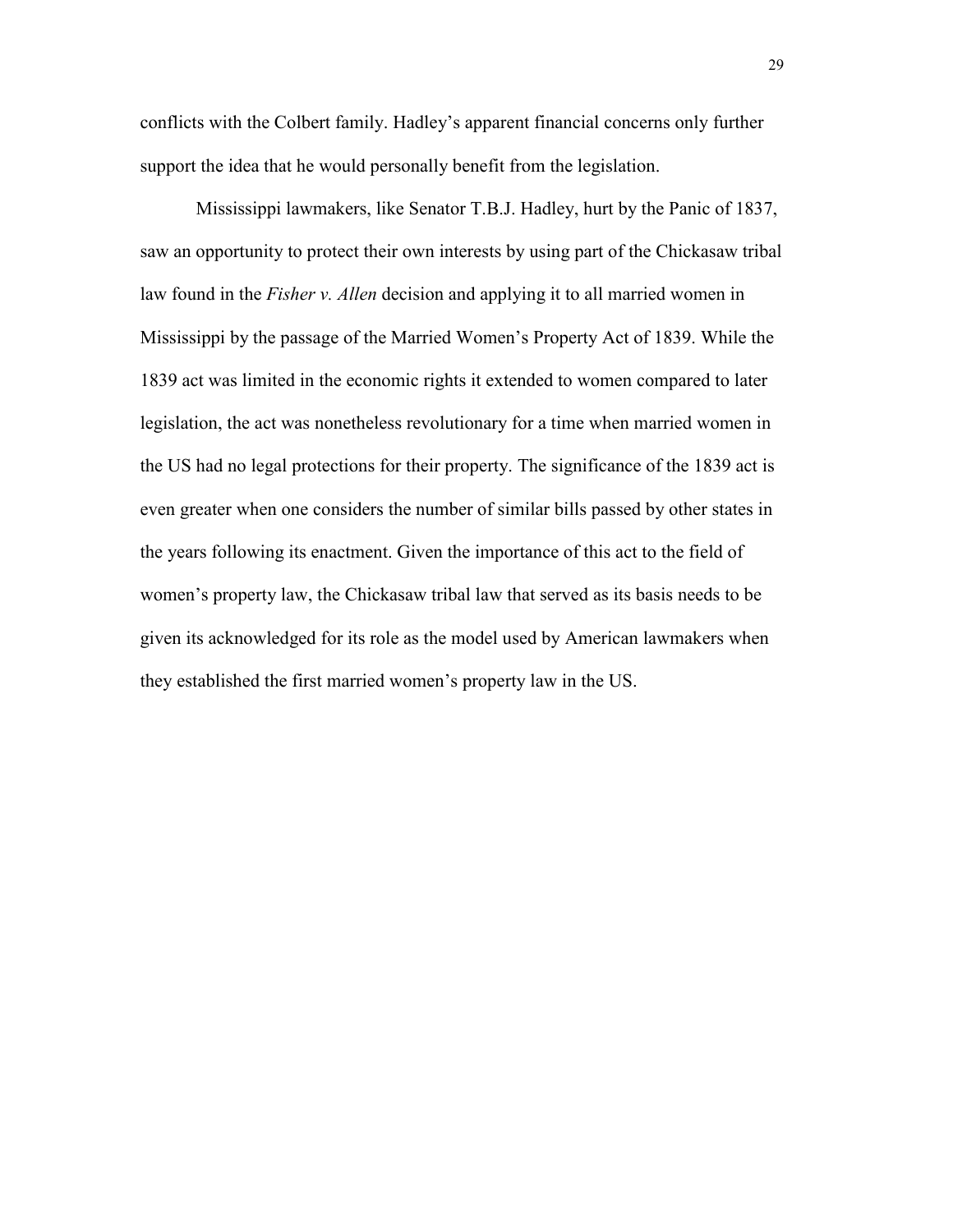## Working Bibliography

#### **Secondary Sources**

Armstrong, Kerry M. "Was it James or John Allen?" Chickasaw Historical Research Web site, n. d.,  $\leq$ www.flash.net/ $\sim$ kma/allen.htm>, (13 September 2003), 3.

 Kerry Armstrong discusses the events that lead up to the *Fisher v. Allen* trial as well as clearing up the confusion surrounding the true identity of Elizabeth Allen's husband. Armstrong's work is unpublished, except for on a web site he created called the Chickasaw Historical Research Site. Armstrong is a member of the Chickasaw tribe and a historian. He has published at least three volumes of Chickasaw historical documents in addition to the large number contained on his site. Without the materials made available on the Chickasaw Historical Research Site this paper might not have been possible.

Benson, Megan. "Fisher v. Allen: the Southern Origins of the Married Women's Property Acts." *Journal of Southern Legal History*. (1997-98): 97-122.

 Megan Benson's essay discusses the causes behind the Justices Sharkey and Smith's decisions in the *Fisher v. Allen* lawsuit. Benson argues that in order to ensure a speedy removal of the Chickasaws, the Supreme Court ruled in favor of Allen to reverse the protection of coverture given to Chickasaw women by the United States Treaty with the Chickasaws of 1834. She states that because of the matrilineal traditions of the Chickasaws, women within the tribe were going to be the primary landholders. Requiring Chickasaw women to pass privy examinations before they could have sold their land would have greatly slowed the removal process. Benson further credits *Fisher v. Allen* with providing the common law precedent needed to pass the Married Women's Property Act of 1839.

Gibson, Arrell M. *The Chickasaws*. Norman, Oklahoma: University of Oklahoma Press, 1971.

 Arrell M. Gibson sheds light on the prevalence of slavery in Chickasaw culture and explores the reaction of Chickasaws to the events surrounding the extension of Mississippi jurisdiction over their territory. Gibson discusses the signing and implementation of the Franklin Treaty that led to the relocation of the Chickasaw Nation to Oklahoma. This source will be used as background information on the importance of slavery in Chickasaw culture and information on the events surrounding Mississippi's extension of state jurisdiction over the Chickasaw territory.

Moncrief, Sandra. "The Mississippi Married Women's Property Act of 1839." *Journal of Mississippi History* 47. No. 2(1985): 110-125.

 Sandra Moncrief discusses the *Fisher v Allen* trial and the Married Women's Property act of 1839.

While Moncrief discusses both the trial and the 1839 act, she does not establish a direct connection between the two. Instead, she credits the passage of the 1839 act to possible ulterior motives on the part of

the senator who introduced the bill and his wife. Moncrief's piece will be used as both a scholarly and historiographic source.

Younger, Judith T. "Marital Regimes: A Story of Compromise and Demoralization, Together w/ Criticism and Suggestions for Reform." *Cornell Law Review* 67. No. 1(1981): 45-102.

 Judith Younger's article examines the legal history behind women's property rights. She examines the *Fisher v Allen* trial and the Mississippi Married Women's Property Act of 1839, crediting *Fisher v Allen* as the basis for the 1839 act. She does not however, discuss the Chickasaw customs that led to the ruling in the trial, only its outcome in the form of the 1839 act.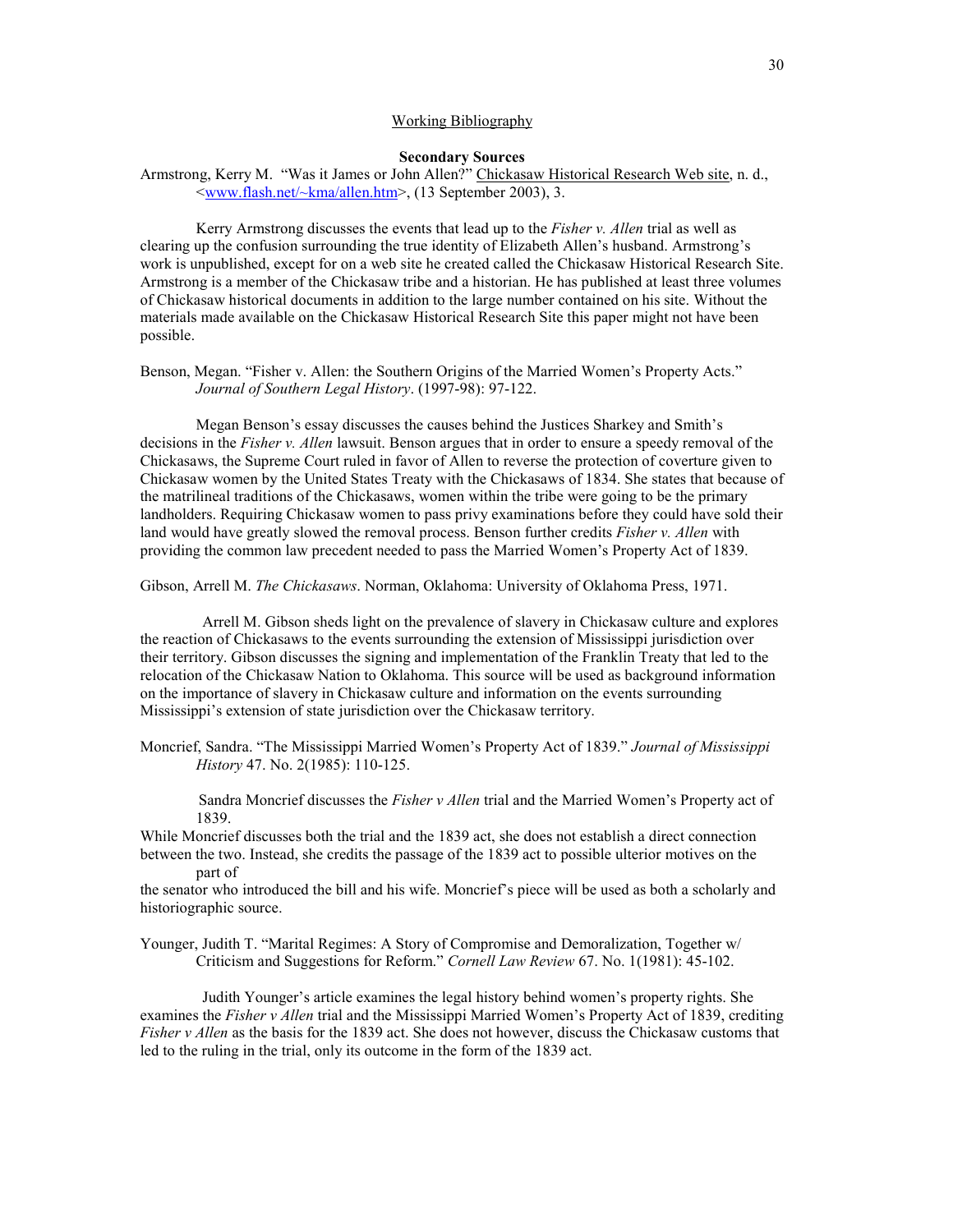#### **Primary Sources**

"*A memorandum of the appraised property on the Estate of the deceased Mrs. Allen, Tockapulla September. 27th 1837*," *Estate of Betsy [Love] Allen*, http://www.flash.net/~kma/blove.htm, (13 September 2003).

Record of the appraised value of Elizabeth Allen's slaves and other moveable property at the time of her death. This is useful in showing the comparative wealth of the Allen family and demonstrating their close connection to the Colbert family.

*Aberdeen Whig and North Mississippi Advocate*, 16 March 1839. Jackson, MS. Mississippi Department of Archives and History.

 This newspaper article serves as a record of the debates that took place in committee surrounding the Married Women's Property Act of 1839. It will be used in conjunction with the senate and house records to better understand the origins of and objections to the 1839 act.

 This is a record of the lawsuit against James Allen, in which John Fisher served as Allen's attorney. Allen promised to pay Fisher at a later date for his services in this trial, Allen never did, forcing Fisher to file suit against him.

*American State Papers, Senate, 19<sup>th</sup> Congress* 2<sup>nd</sup> Session Indian Affairs: Volume 2, 723-27. http://memory.loc.gov/cgi-bin/ampage, (15 September 2003).

 These government documents serve as a record of the events surrounding the 1826 treaty negotiations. James and George Allen are implicated as threatening to murder any Chief who considered selling their land to the US.

*Deed of Gift* from Betsy Love to Sally Allen and Others, 14 Nov 1829 [Deed Book #2, Ponotoc Co., MS, pp, 196-197] *Estate of Betsy [Love] Allen*, http://www.flash.net/~kma/blove.htm, (13 September 2003).

 This is the Deed of Gift that gave possession of the slave Toney from Elizabeth Allen to her daughter Susan. It was one of the central pieces of evidence in the *Fisher v. Allen* case. This also demonstrates the wealth of the Allen family.

*Fisher v Allen*, 2 Howard (Miss.), 611-617. 1837. Jackson, MS. Mississippi Department of Justice, Supreme Court Library.

 This record contains a summary of the Fisher v Allen trial, verdict, and background information on the previous trial before it was referred to the Mississippi High Court of Errors and Appeals. As no record apparently exists of the first trial, what information we know about it must be obtained through this record. The facts and ruling in the case will be compared with the 1839 act as it appears in the Mississippi Law Code to analyze similarities between the two.

*Fisher v. James Allen*, Circuit court Tuesday 3<sup>rd</sup> May 1831, Monroe Co., MS, Court Journal [Journal is not marked.] http://www.flash.net/~kma/Fisher.htm. (13 September 2003).

This is a record of the first Fisher v. Allen trial that James Allen failed to show up for.

*Alexander Malcom v. Debt James Allen.* April 1<sup>st</sup>, 1830. http://www.flash.net/~kma/fisher.htm (13 September 2003).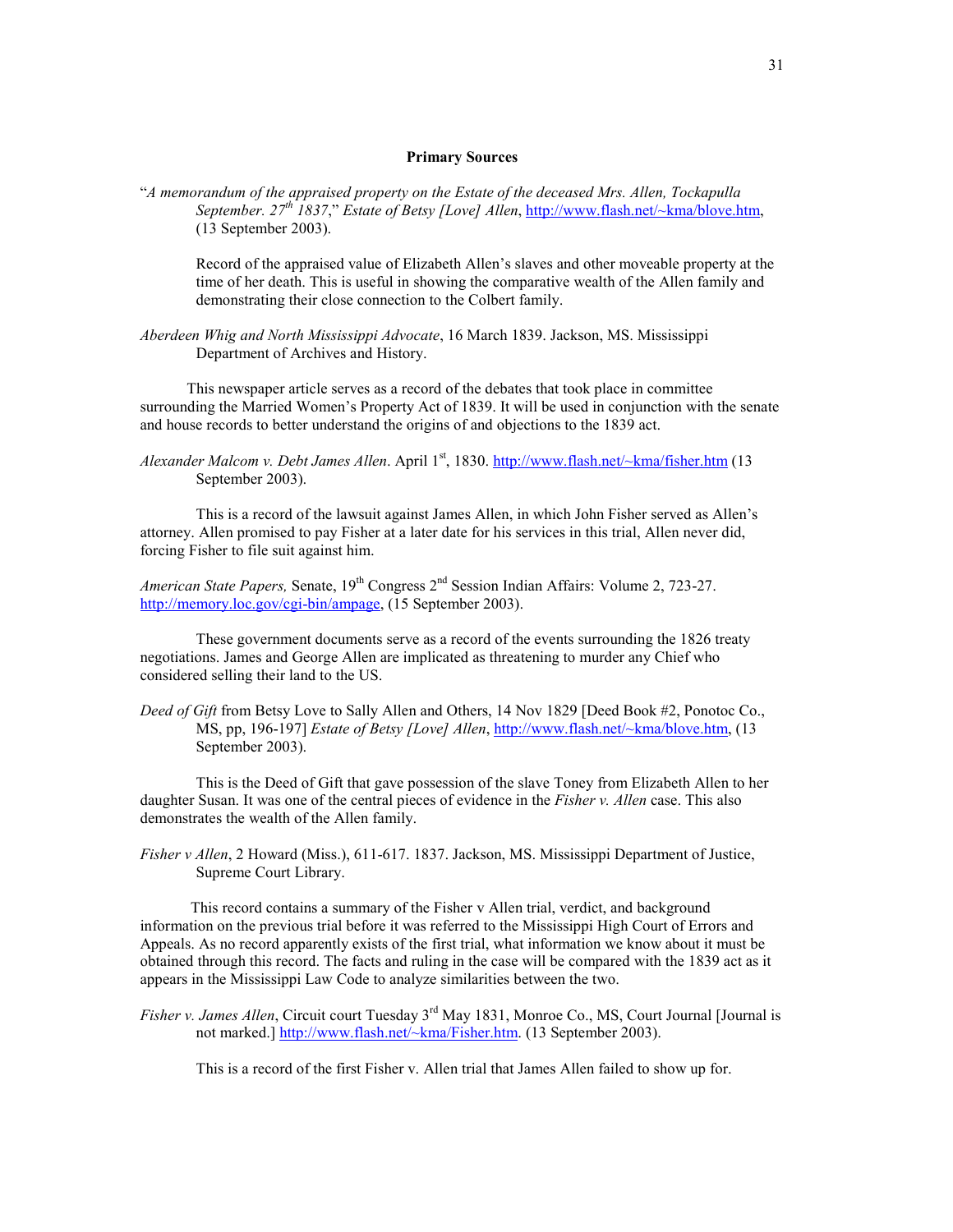*Fisher v. Susan Allen*, June 25, 1831, Monroe Co., MS, [unmarked court journal, pp. 106-08.] http://www.flash.net/~kma/Fisher.htm. (13 September 2003).

 This court record is evidence of George and Susan Allen claim that the slave Toney was Susan Allen's property and not that of her father James.

*John Fisher v. Inter Susan Allen*, Circuit Court towit November Term 1831, Monroe Co., MS, [unmarked court journal, pp. 106-08.] http://www.flash.net/~kma/Fisher.htm. (13 September 2003).

 This document shows that James Colbert and George Allen posted a joint bond for the return of the slave Toney. Toney was the property in question in the *Fisher v. Allen* suit. This is used to explain the events of the case and also to demonstrate the close relationship between the Allen and Colbert families.

*The Inflation Calculator*. S. Morgan Friedman 11 December 2000 http://www.westegg.com/inflation/infl.cgi (2 November 2003).

This web site offers a user-friendly calculator for converting the value of a given dollar amount from the 1800's and before to what its monetary equivalent would be today.

*John Bell to James Barbour*, July 3<sup>rd</sup>, 1828. www.flash.net/~kma/CHICL 28.htm. (2 November 2003).

John Bell writes to James Barbour, the Secretary of War, listing the charges against Chickasaw Agent Benjamin Fort Smith. Smith was the brother of Piety Smith Hadley, the influential wife of Senator Thomas B.J. Hadley. This letter is used to show the connections between the Hadleys and the Colberts.

## *Journal of the House of Representatives of the State of Mississippi*, 1839. Jackson, MS. Mississippi Department of Archives and History. Roll #4125.

 The journal of the House of Representatives will be examined to look for connections between it and the 1837 court case. The lists of persons who voted for and against the 1839 act will also be examined to determine what relationship the case and the act may have. The debates and suggested ryders will also be explored in order to determine what motives the representatives had for voting for or against the act.

*Journal of the Senate of the State of Mississippi*, 1839. Jackson, MS. Mississippi Department of Archives and History. Roll #5087.

 The journal of the Senate will be examined to look for connections between it and the 1837 court case. The lists of persons who voted for and against the 1839 act will also be examined to determine what relationship the case and the act may have. The debates and suggested ryders will also be explored in order to determine what motives the senators had for voting for or against the act.

*Laws of Mississippi*, 1839. Jackson, MS. Mississippi Department of Archives and History. Roll #2502.

 This document is the actual Married Women's Property Act of 1839 itself. The wording and various sections of the bill will be examined and compared to the court records relating to the *Fisher v Allen* trial to determine what connections might exist between the two.

McGee, Malcom. Interviewed by Lyman Draper, approximately 1841. <http://www.flash.net/~kma/Mcgee.htm>. (25 September 2003).